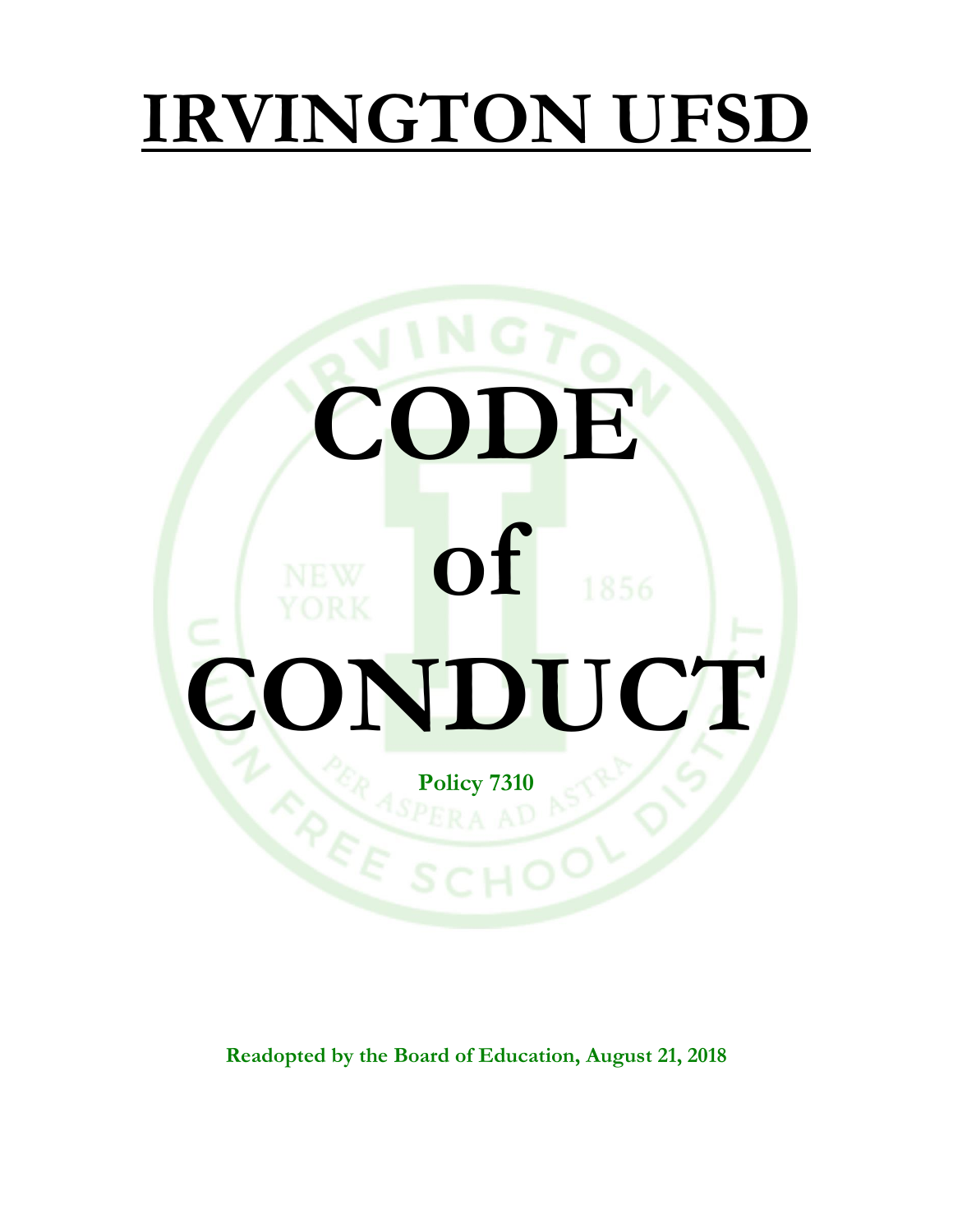### **IRVINGTON UNION FREE SCHOOL DISTRICT**

#### **CODE OF CONDUCT**

**Table of Contents**

| VII. Disciplinary Actions, Procedures and Specific Penalties/Actions 14 |
|-------------------------------------------------------------------------|
|                                                                         |
|                                                                         |
|                                                                         |
|                                                                         |
|                                                                         |
|                                                                         |
|                                                                         |
|                                                                         |
|                                                                         |
|                                                                         |
|                                                                         |
|                                                                         |
|                                                                         |
|                                                                         |
|                                                                         |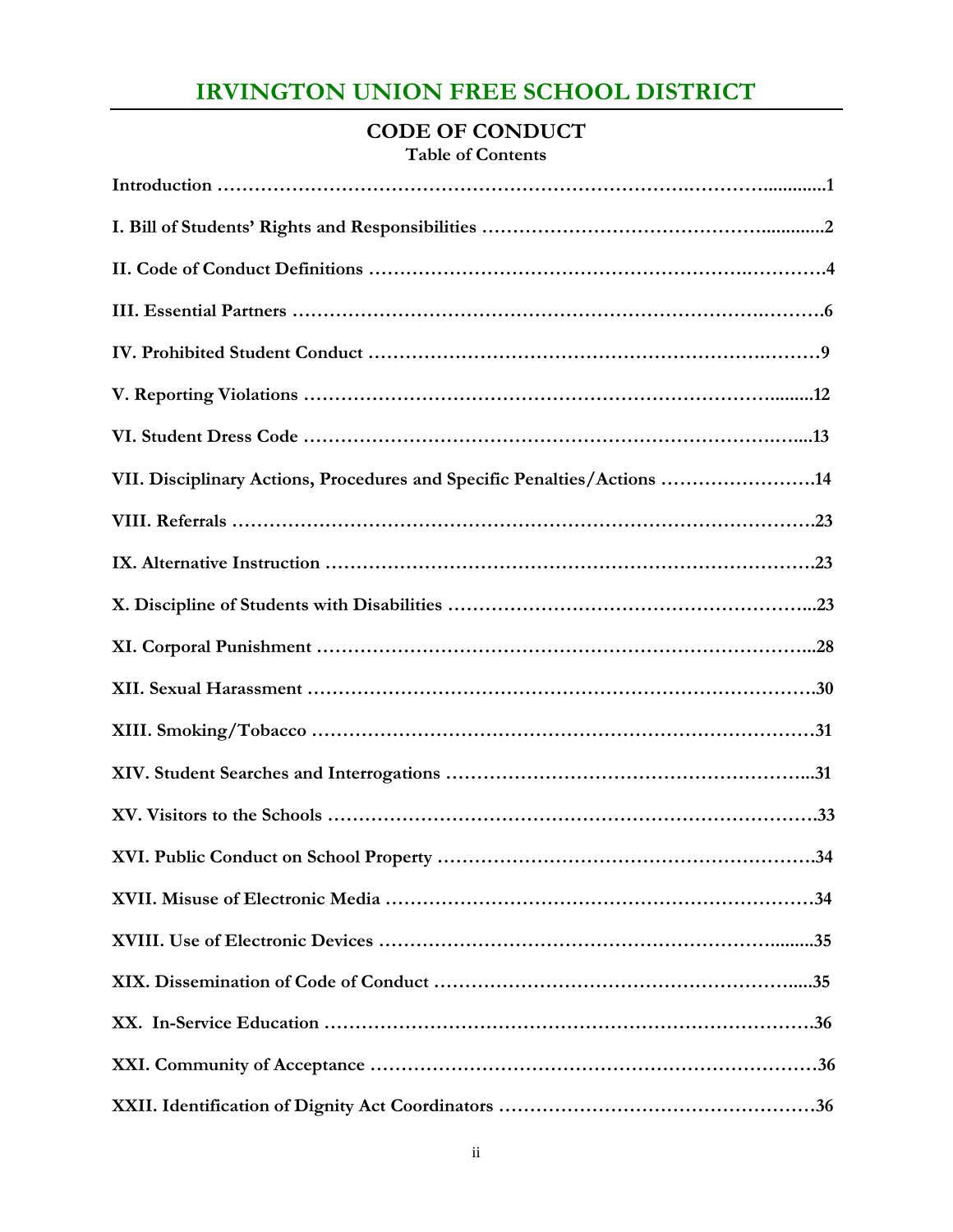#### **INTRODUCTION**

The Irvington Union Free School District is committed to creating and maintaining high standards of education for students in the schools. The District believes that order and discipline are essential to effective education. Maintaining a supportive orderly educational environment requires everyone in the school community play a role in contributing to the development of responsible and productive citizens. It also requires the development and implementation of a code of conduct that clearly defines individual responsibilities, describes unacceptable behavior, and provides a procedural framework for disciplinary decisions regarding inappropriate behavior or misconduct. This Code of Conduct was developed to comply with the mandated Project SAVE legislation and the Dignity for all Students Act ("DASA"); we should all be aware of its important components.

The District believes that order and discipline must be a shared responsibility between school, home and community. This Code of Conduct was developed in collaboration with student, teacher, administrator and parent organizations, the building level site committees, school safety personnel and other Board-approved school personnel. Finally, it is our belief that, to be effective, such a Code must:

- identify, recognize and promote acceptable behavior;
- identify, recognize and prevent unacceptable behavior;
- promote self-discipline;
- consider the welfare of the individual as well as that of the school community as a whole;
- foster a close working relationship between parents/guardians and the school staff,
- distinguish between minor and serious offenses, as well as between first time and repeated offenses;
- provide disciplinary responses that are appropriate to the misbehavior;
- outline procedures to ensure that the Code is administered in a way that is fair, firm, reasonable, and consistent;
- encourage a high regard for every student's right to reasonable hearing procedures and due process when accused of misconduct;
- comply with the provisions of federal, state and local laws, as well as the guidelines and directives of the New York State Department of Education and the Board of Regents.

The Board of Education is responsible for ensuring that essential regulations are established and adequate discipline is maintained in the operation of the schools to effectively promote safety, as well as the social and educational growth of the students. Administrative regulations are developed and enforced by the school administration and staff.

The parent/guardian is expected to assume primary responsibility for control of his or her child. The parent/guardian may be called upon to cooperate actively with the school in providing the necessary structure to promote his or her child's social and educational growth. To this end, a high degree of parent-school communication will be fostered by the school.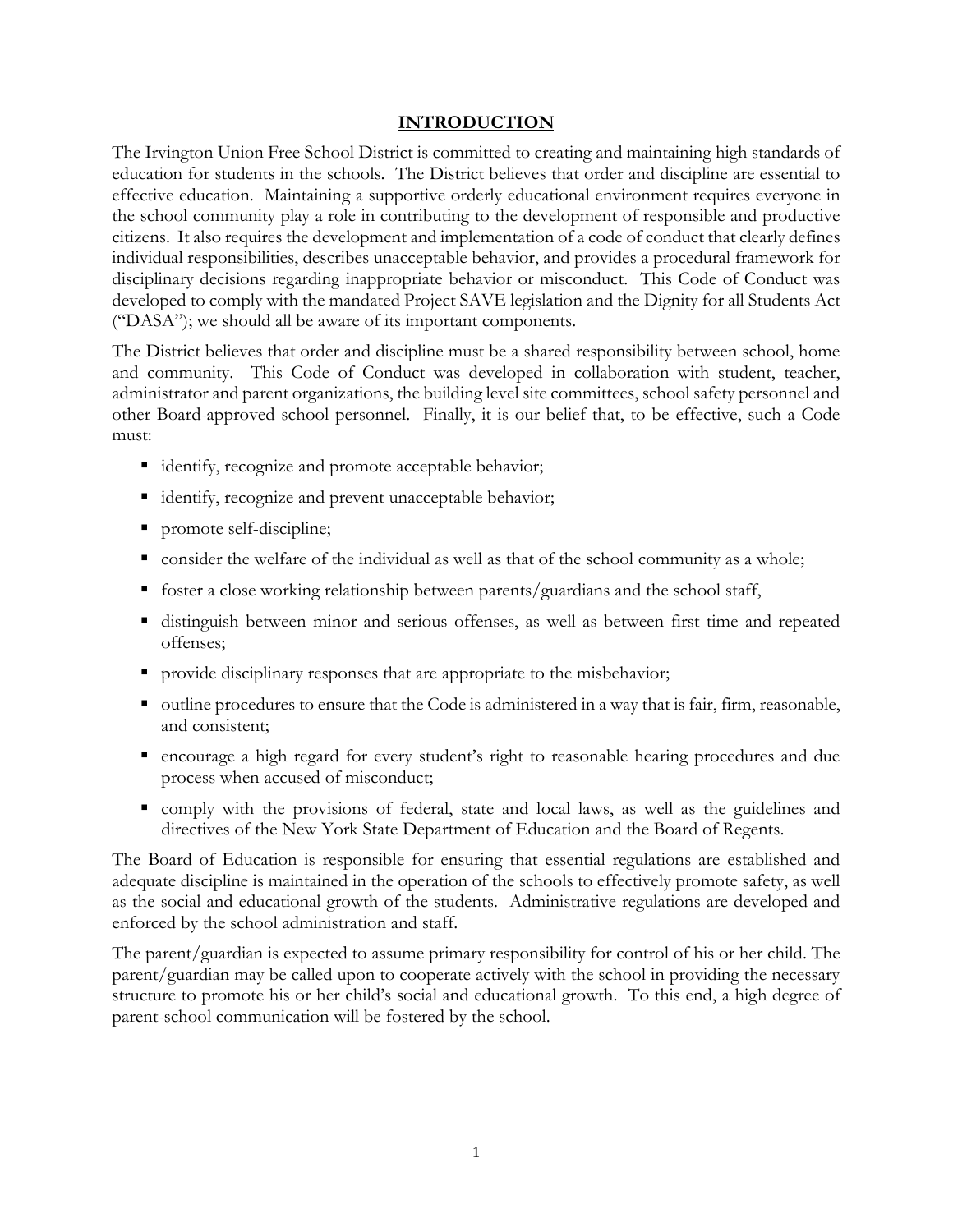#### **Statement of Philosophy**

Our goal as an educational organization is to begin with an instructive approach to discipline and teach students that they can all achieve and behave well. When at all possible, behaviors that are contrary to this Code of Conduct will be identified, and constructive interventions will be implemented before moving to disciplinary consequences.

#### **I. Bill of Students' Rights & Responsibilities (See, Board Policy 7320)**:

#### • Public Education:

Right: Students residing in Irvington have the right to a free, public education.

Responsibility: Students have the responsibility to come to school daily and attend every assigned class prepared to fulfill all course requirements at the time designated by the teacher.

#### Supportive Environment:

Right: Students have the right to learn in a safe, supportive and orderly school environment that focuses on positive student behavior.

Responsibility: Students have the responsibility to refrain from bullying, harassing and/or discriminating against others and to report any such conduct that occurs to a teacher or District administrator.

#### • Freedom of Expression:

Right: Students have a constitutional right to freedom of expression provided such expression does not violate this Code of Conduct or otherwise disrupt or interfere with education, discipline, or the normal activities of the school.

Responsibility: A student's constitutional protection to freedom of expression will not extend to libelous, slanderous, vulgar, lewd, indecent or obscene words or images or to words or images which by their very use incite others to damage property or physically injure persons.

#### • Freedom of Press:

Right: Students have the right to express their personal opinions in writing as long as such material is signed by the author and follows the guidelines identified in the "Freedom of Expression" section.

Responsibility: Student authors must take responsibility for what they write. They must avoid any statements that are libelous, obscene, or attack others. Any written material can be distributed only at the times and in the places designated by school officials. Students must see that the distribution of such material does not disrupt the educational process or otherwise violate this Code of Conduct.

• Assembly:

Right: Students have the right to assemble peacefully.

Responsibility: Students have the responsibility to see that any meetings on the school campus are either part of the formal educational process or authorized by the school administration. Meetings or demonstrations that violate this Code of Conduct or otherwise interfere with the normal operations of the school or of particular classrooms are not allowed.

• Attire:

Right: Students have the right to follow personal standards of dress and grooming.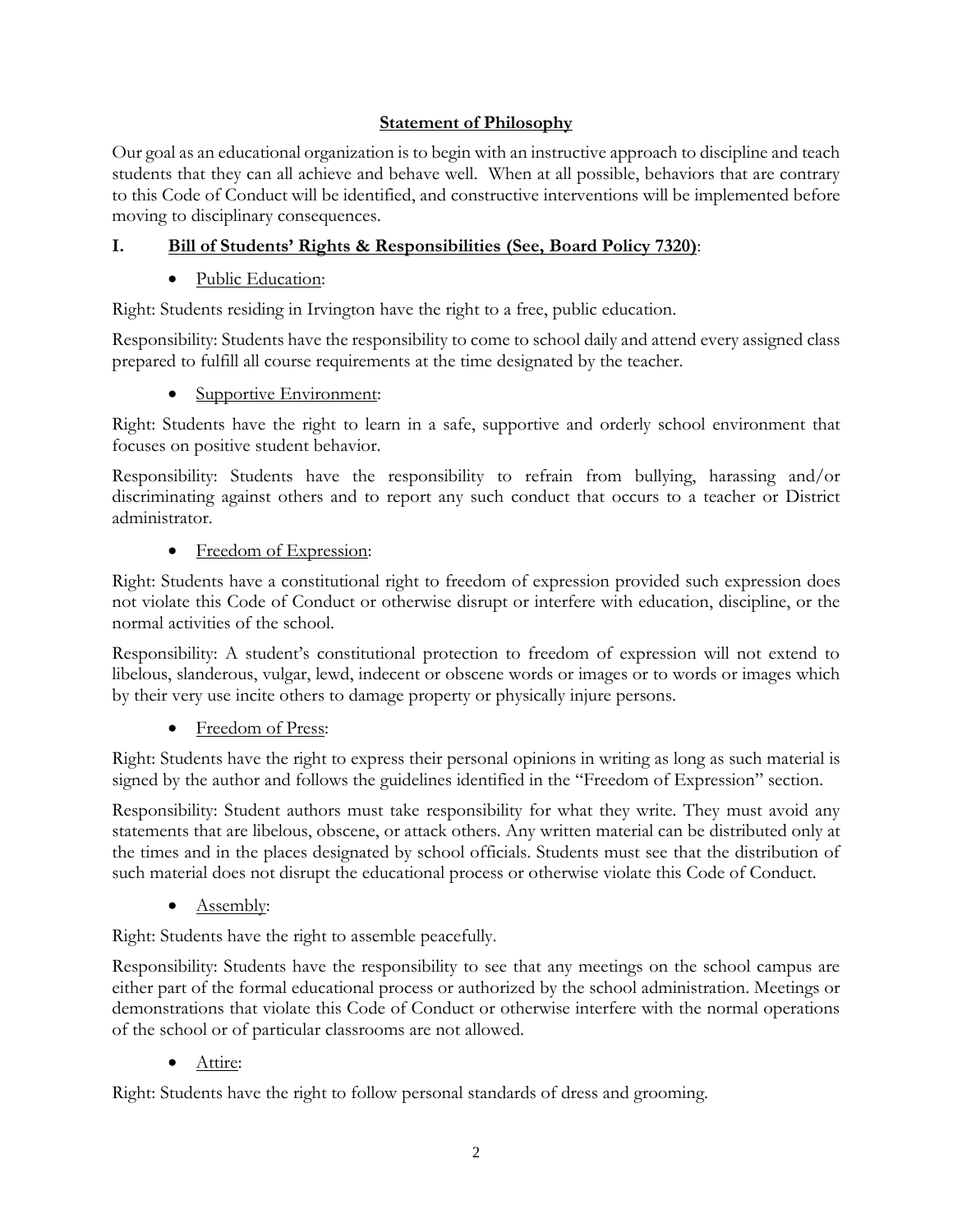Responsibility: Students have the responsibility to see that their dress and grooming protect the health and safety of themselves as well as other persons in school and that such dress is respectful of others and does not disrupt or interfere with the educational process or otherwise violate this Code of Conduct.

#### Access to School Facilities:

Right: Registered students have the right to use school facilities in accordance with this Code of Conduct and subject to the routine operating procedures set at the building level.

Responsibility: Students have the responsibility to use the school facilities in a safe manner and within the routine operating procedures. Each student must take the responsibility to help keep the school(s) clean and orderly. Each student must see that his/her use of the school facilities does not infringe on the rights of others to use the same facility.

#### **Extra-Curricular Activities & Clubs:**

Right: Students have the right to an equal opportunity to be considered for participation in extracurricular programs and activities subject to the provisions of this Code of Conduct and the guidelines set forth in the Co-Curricular/Extracurricular Code of Conduct.

Responsibility: Student organizations have the responsibility not to restrict membership on the basis of actual or perceived race, color, religion, religious practice, sex, gender, national origin, sexual preference, or any other arbitrary criterion, subject to necessary restrictions. Every student organization must be sanctioned by the school administration before it can use school facilities.

\* It should be noted that any student participating in an extracurricular activity or attending an extracurricular activity as a spectator on or off campus is expected to follow this Code of Conduct as well as the Co-Curricular/Extracurricular Code of Conduct.

#### • Availability of School Rules & Regulations:

Right: Students have the right to be informed of the Code of Conduct of the Irvington Union Free School District on an annual basis. Each student will be provided with access to an electronic copy of the Code of Conduct from the District at the start of each school year as well as being provided with a plain language summary of the Code of Conduct at a school assembly held at the beginning of each school year. In addition, electronic copies of the Code of Conduct will be available to parents at the start of each school year. The Code of Conduct will also be made available on the District's website. In the event parents and/or students are unable to access the Code of Conduct electronically, they may request a hard copy from the Building Principal.

The Code will be reviewed and adopted annually in conjunction with the opening of school.

In addition, in accordance with 8 NYCRR 100.2, the Board of Education shall provide programs for in-service education for all District staff members to ensure effective implementation of school policy on school conduct and discipline.

Responsibility: All members and visitors of the school community will be responsible for reading and acting in accordance with this Code of Conduct.

#### Due Process:

Right: Students have a right to a defined procedure for student disciplinary infractions and arriving at decisions. This procedure is called "due process." Students will have a right to be told the reasons for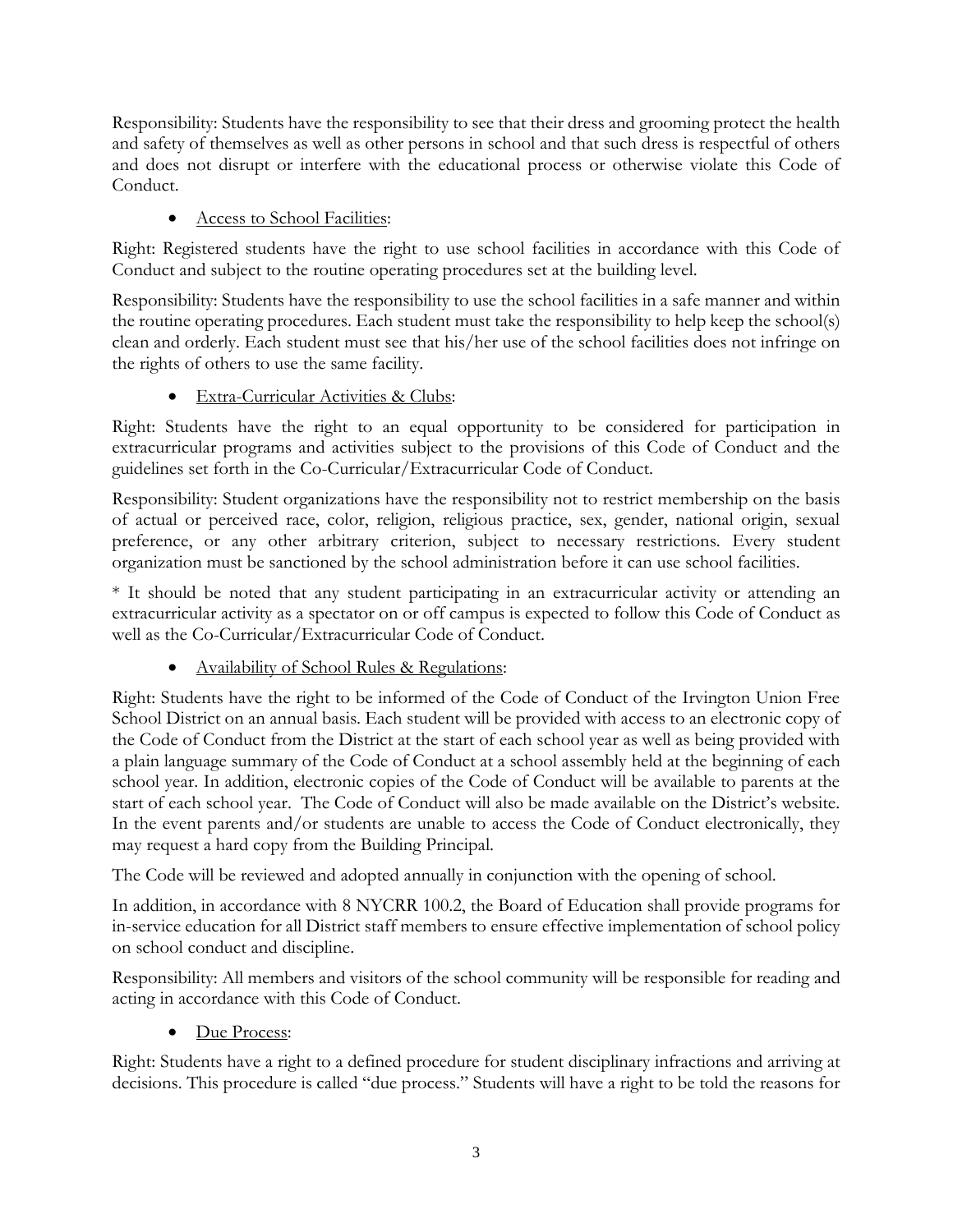disciplinary actions being considered and a right to present their account of the event(s) in question. Due process is designed to protect students from the arbitrary exercise of authority.

Responsibility: Students have the responsibility to be aware of the steps of due process. They should cooperate with school authorities by providing any and all information needed to make a prompt and fair decision. The formal due process steps are outlined later in this Code of Conduct.

General Student Responsibilities:

All District students have the responsibility to:

- Contribute to maintaining a safe, supportive and orderly school environment that is conducive to learning and to show respect to other persons and to property.
- Be familiar with, and abide by all District policies, rules and regulations dealing with student conduct.
- Attend school every day unless they are legally excused and be in class on time and prepared to learn.
- Work to the best of their ability in all academic and extracurricular pursuits and strive toward their highest level of achievement possible.
- Respond to direction given by teachers, administrators, and other school personnel in a respectful, positive manner.
- Ask questions when they do not understand.
- Seek help in solving problems.
- Dress appropriately for school and school functions.
- Accept responsibility for their actions.
- Conduct themselves as representatives of the District when participating in or attending school sponsored extracurricular events and to hold themselves to the highest standards of conduct, demeanor and sportsmanship.

#### **II. Code of Conduct Definitions**:

For the purposes of this Code, the following definitions apply:

**"Dignity Act Coordinator"** means at least one (1) employee designated in every school who is instructed in the provisions of DASA and thoroughly trained in methods to respond to human relations in the areas of race, color, weight, national origin, ethnic group, religion, religious practice, disability, sexual orientation, gender and sex.

**"Disability"** means (a) a physical, mental or medical impairment resulting from anatomical, physiological, genetic or neurological conditions which prevents the exercise of a normal bodily function or is demonstrable by medically accepted clinical or laboratory diagnostic techniques or (b) a record of such an impairment or (c) a condition regarded by others as such an impairment, provided, however, that in dealing with employment situations, the term shall be limited to disabilities which, upon the provision of reasonable accommodations, do not prevent the employee from performing in a reasonable manner the activities involved in the job or occupation sought or held (Education Law §11[4] and Executive Law §292[21]).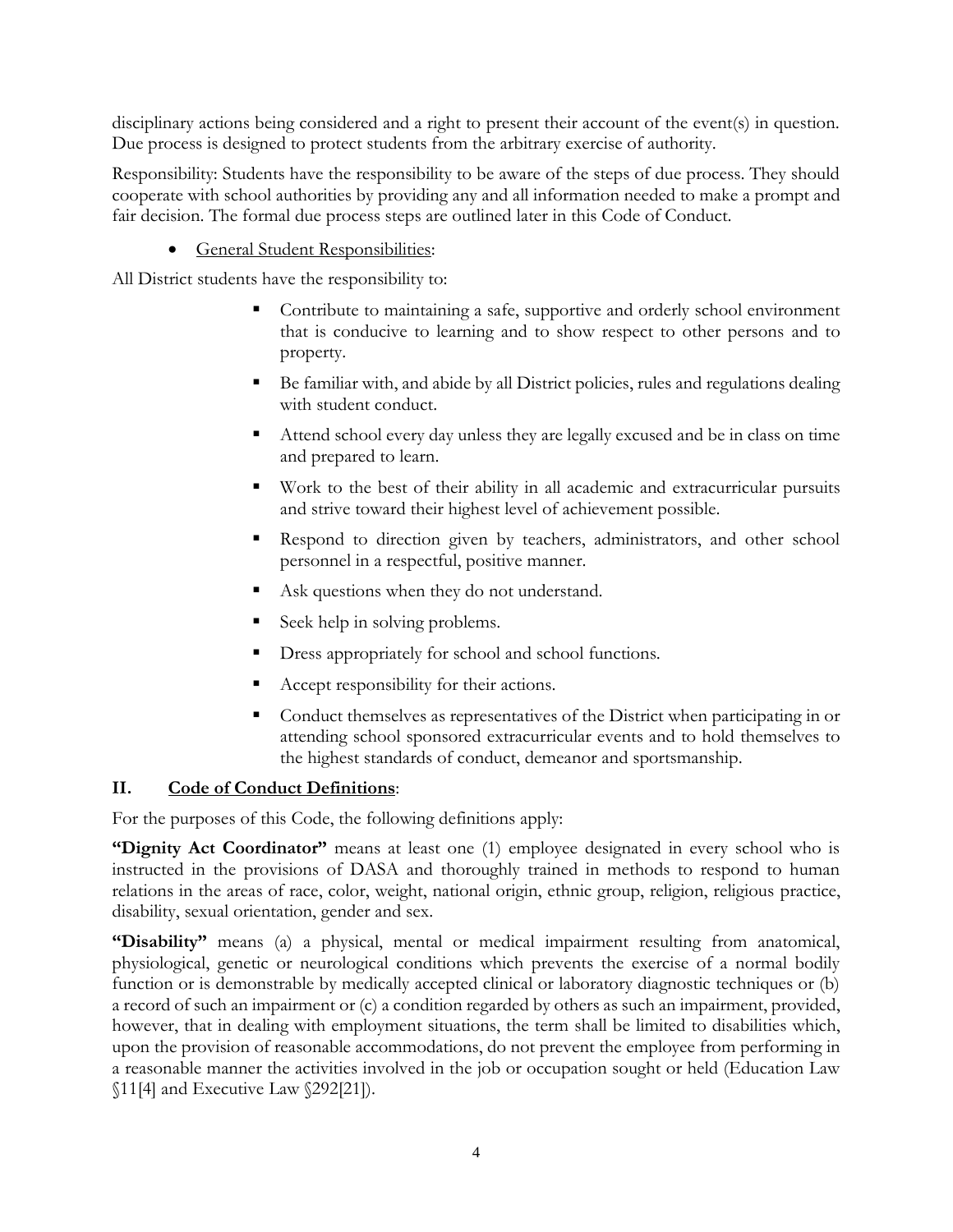**"Disruptive Student"** means an elementary or secondary student under the age of 21 who is substantially disruptive of the educational process and/or substantially interferes with the teacher's authority over the classroom.

**"Employee"** means any person receiving compensation from the District or employee of a contracted service provider or worker placed in the District under a public assistance employment program, pursuant to title nine B of article five of the Social Services Law, and consistent with the provisions of such title for the provision of services to the District, its students or employees, directly or through contract, whereby such services performed by such person involve direct student contact (Education Law §§11[4] and 1125[3]).

**"Gender"** means actual or perceived sex and includes a person's gender identity or expression (Education Law §11[6]).

**"Harassment"** pursuant to the Dignity for All Students Act ("DASA") (Education Law §10-18) means the creation of a hostile environment by conduct or by verbal threats, intimidation or abuse, that (a) has or would have the effect of unreasonably and substantially interfering with a student's educational performance, opportunities or benefits, or mental, emotional or physical wellbeing; (b) reasonably causes or would reasonably be expected to cause a student to fear for his or her physical safety; (c) reasonably causes or would reasonably be expected to cause physical injury or emotional harm to a student; or (d) occurs off school property and creates or would foreseeably create a risk of substantial disruption within the school environment, where it is foreseeable that the conduct, threats, intimidation or abuse might reach school property. The harassing behavior may be based on any characteristic, including but not limited to a person's actual or perceived race, color, weight, national origin, ethnic group, religion, religious practice, disability, sexual orientation, gender (including gender identity and expression) or sex. For purposes of this definition, the terms "threats, intimidation or abuse" shall include verbal and non-verbal actions.

#### **Bullying, cyberbullying (harassment through any form of electronic communication) and hazing (harassment in connection with induction, initiation or membership) are forms of harassment, which are also covered by this definition.**

**"Parent"** means parent, guardian, or person in parental relation to a student.

**"School Bus"** means every motor vehicle owned by a public or governmental agency or private school and operated for the transportation of pupils, children of pupils, teachers and other persons acting in a supervisory capacity, to or from school or school activities, or, privately owned and operated for compensation for the transportation of pupils, children of pupils, teachers and other persons acting in a supervisory capacity to or from school or school activities (Education Law §11[1] and Vehicle and Traffic Law §142).

**"School Property"** means in or within any building, structure, athletic playing field, playground, parking lots or land contained within the real property boundary line of a public elementary or secondary school, or in or on a school bus, as defined in Vehicle and Traffic Law §142.

**"School Function"** means any school-sponsored, extracurricular event, field trip, or other schoolrelated activity, whether held on or off school District property.

**"Sexual Orientation"** means actual or perceived heterosexuality, homosexuality, or bisexuality (Education Law §11[5]).

**"Violent Student"** means an elementary or secondary student under twenty-one (21) years of age who: (1) commits an act of violence upon a teacher, administrator or other school employee;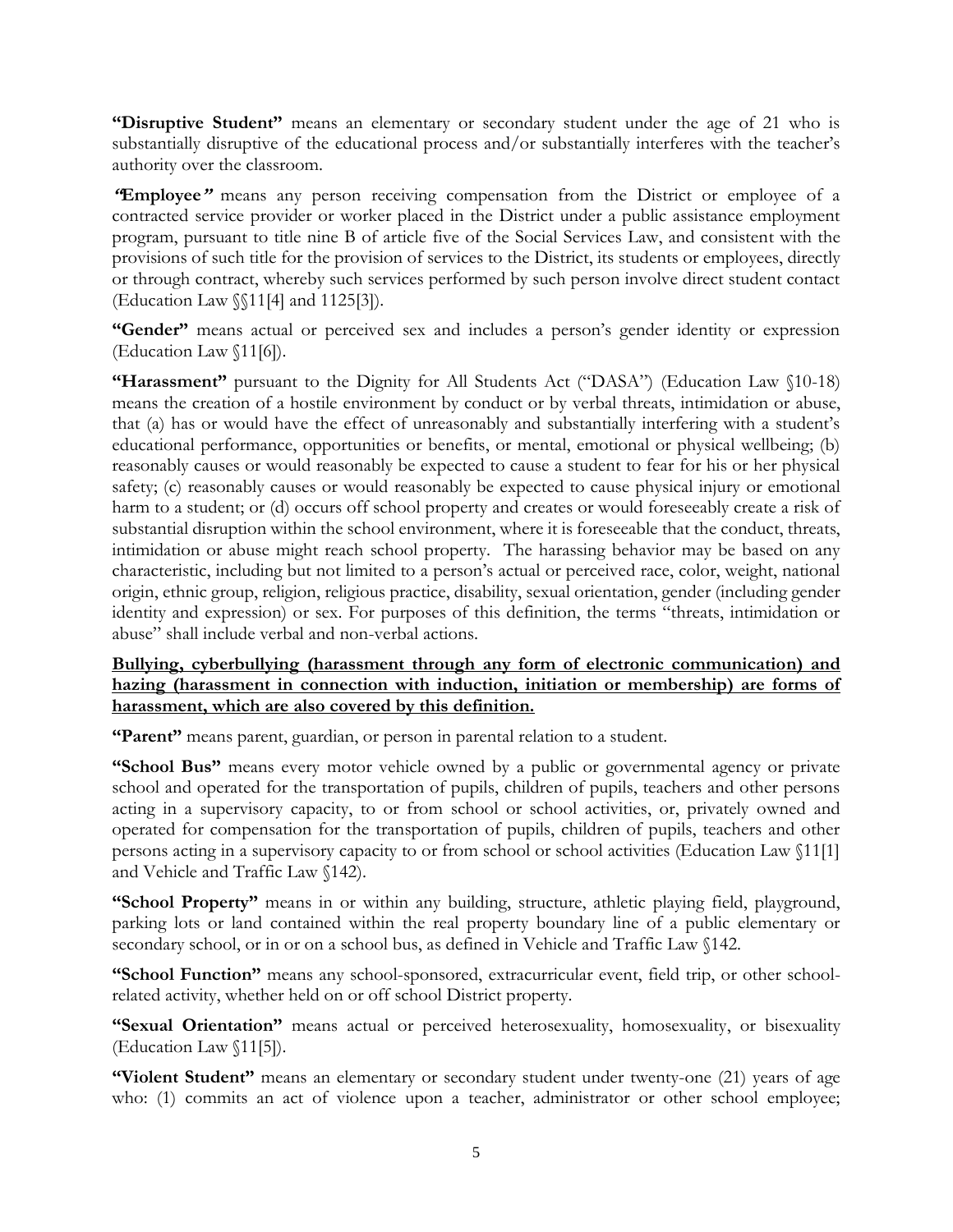(2) commits, while on school District property, an act of violence upon another student or any other person lawfully upon said property; (3) possesses, while on school District property, a gun, knife, explosive or incendiary bomb, or other dangerous instrument capable of causing physical injury or death; (4) displays, while on school District property, what appears to be a gun, knife, explosive or incendiary bomb or other dangerous instrument capable of causing death or physical injury; (5) threatens, while on school District property, to use any instrument that appears capable of causing physical injury or death; (6) knowingly and intentionally damages or destroys the personal property of a teacher, administrator, other school District employee or any person lawfully upon school District property; or (7) knowingly and intentionally damages or destroys school District property.

**"Weapon"** means a firearm as defined in 18 USC §921 for purposes of the Gun-Free Schools Act. It also means any other gun, air gun, BB gun, pellet gun, pistol, revolver, shotgun, rifle, machine gun, disguised gun, paint ball gun, dagger, razor, dirk, stiletto, switchblade knife, gravity knife, brass knuckles, sling shot, metal knuckle knife, box cutter, cane sword, electronic dart gun, Kung Fu star, electronic stun gun, pepper spray or other noxious spray, explosive or incendiary bomb, or any other device, instrument, material or substance that can cause physical injury or death.

#### **III. Essential Partners**:

Maintaining a safe, supportive, orderly, and learning rich environment requires the cooperation of all school community members. Below you will find many of the roles that the Board of Education, Teachers, Superintendent, Parents, Non-teaching Staff, Administration, Guidance Counselors, and Child Study Team are expected to focus upon that will ensure this type of environment. In addition, these essential partners should maintain a climate of mutual respect and dignity, which will strengthen students' self-concept and promote confidence to learn. All essential partners are expected to confront issues of discrimination and/or harassment or any situation that threatens the emotional and/or physical health and/or safety of any student, school employee or any person who is lawfully on school property or at a school function.

#### Board of Education:

- Collaborate with students, teachers, administrators, and parent organizations, school safety personnel and other school personnel to develop a Code of Conduct that clearly defines expectations for the conduct of students, District personnel and visitors on school property and at school functions.
- Adopt and review at least annually, the District's Code of Conduct to evaluate the Code's effectiveness and the fairness and consistency of its implementation.
- Lead by example by conducting Board meetings in a professional, respectful, courteous manner.

#### Teachers:

- Be prepared to teach.
- Demonstrate interest in teaching and concern for student achievement.
- Know school policies and rules, and enforce them in a fair and consistent manner.
- Communicate to students and parents:
	- Course objectives and requirements
	- Marking/grading procedures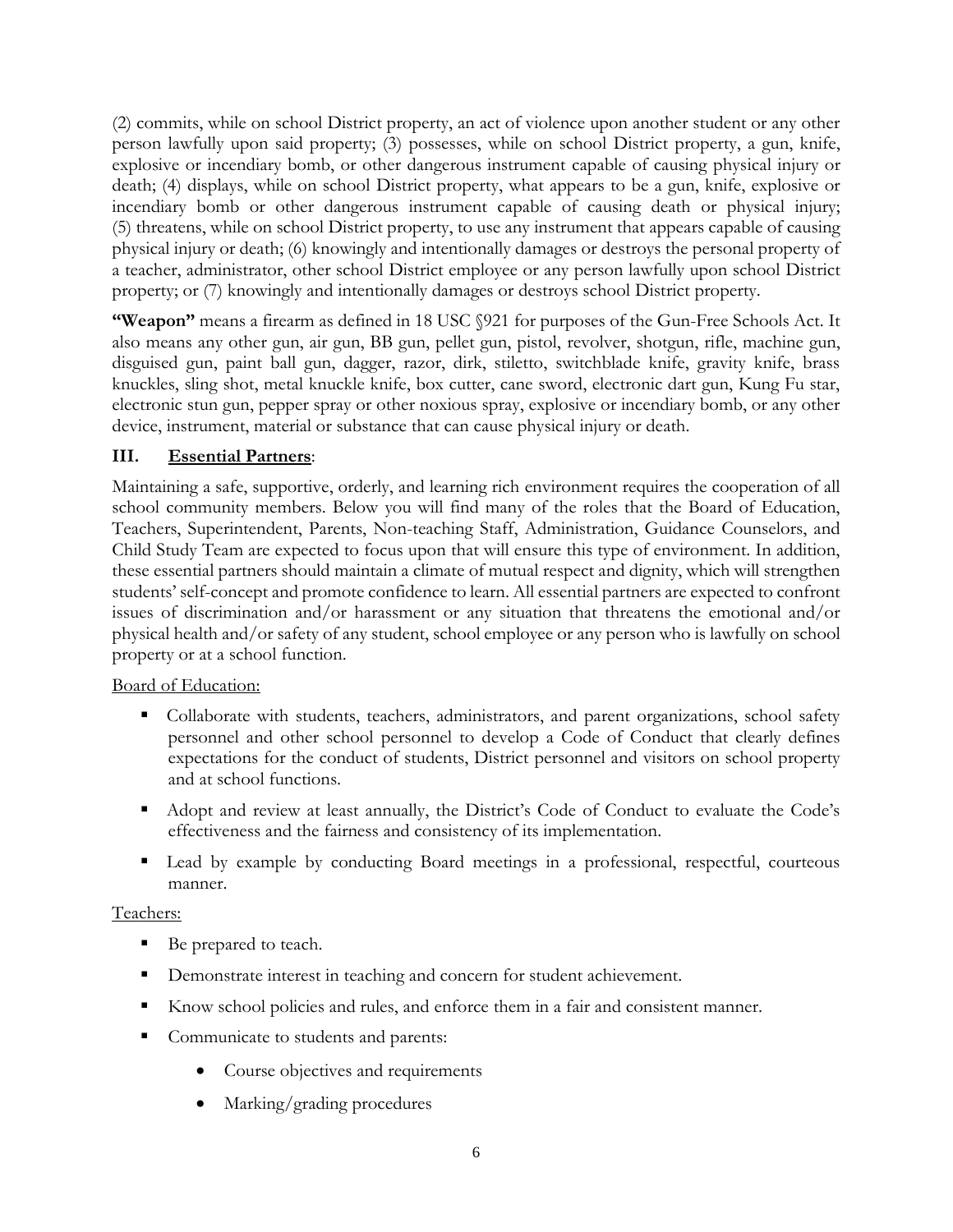- Assignment deadlines
- Expectations for students
- Classroom discipline plan
- Communicate regularly with students, parents and other teachers concerning growth and achievement.
- **Promptly report incidents of discrimination and/or harassment that are witnessed or brought** to the teacher's attention.
- **Promptly address personal biases that may prevent equal treatment of all students in the school** or classroom setting.
- **Lead by example by responding to students and parents in a professional, courteous and** respectful manner.

#### Superintendent:

- Promote a safe, supportive, orderly and stimulating school environment, supporting active teaching and learning.
- Review with District administrators the policies of the Board of Education and state and federal laws relating to school operations and management.
- Inform the Board about educational trends relating to student discipline.
- Work to create instructional programs that minimize problems of misconduct and are sensitive to student and teacher needs.
- Work with District administrators in enforcing the Code of Conduct and ensuring that all cases are resolved promptly and fairly.
- **Promptly report incidents of discrimination and/or harassment that are witnessed or brought** to the Superintendent's attention to the DASA coordinator.

#### Parents:

- Recognize that the education of their child(ren) is a joint responsibility of the parents and the school community.
- Send their children to school ready to participate and learn.
- **Ensure their children attend school regularly and on time.**
- Ensure absences are excused.
- Insist their children be dressed and groomed in a manner consistent with the student dress code.
- Help their children understand that in a democratic society appropriate rules are required to maintain a safe, orderly environment.
- Know school rules and help their children understand them.
- Convey to their children a supportive attitude toward education and the District.
- Build good relationships with teachers, other parents, and their children's friends.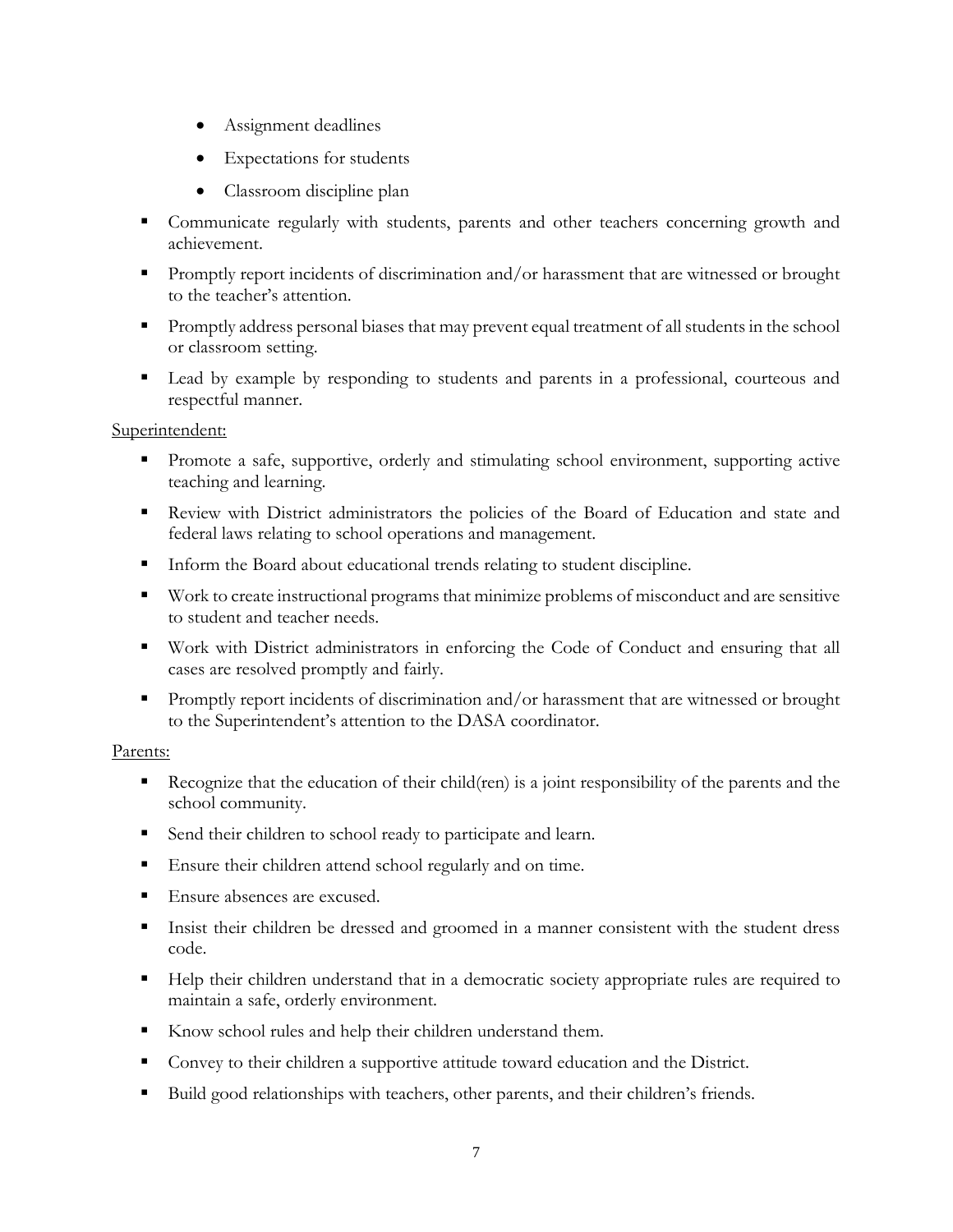- Help their children deal effectively with peer pressure.
- Inform school officials of changes in the home situation that may affect student conduct or performance.
- **Provide a place for study and ensure homework assignments are completed.**
- Recognize, respect and comply with District Policies, including this Code of Conduct, while on school property or at a school function.

#### Non-teaching Staff:

- Know school policies and rules, and enforce them in a fair and consistent manner.
- Convey to students and parents a supportive attitude toward education and the District.
- **Lead by example by responding to students and parents in a professional, courteous and** respectful manner.
- **Promptly report incidents of discrimination and/or harassment that are witnessed or brought** to the staff member's attention.

#### Administration:

- Promote a safe, supportive, orderly, and stimulating school environment, supporting active teaching and learning.
- Ensure that students and staff have the opportunity to communicate regularly with the Principal and approach the Principal for redress of grievances.
- Evaluate all instructional programs on a regular basis.
- Support the development of and student participation in appropriate extracurricular activities.
- Be responsible for enforcing the Code of Conduct and ensuring that all cases are resolved promptly and fairly.
- **Promptly report incidents of discrimination and/or harassment that are witnessed or brought** to the administrator's attention.

#### Guidance Counselors:

- Assist students in coping with peer pressure and emerging personal, social, and emotional problems.
- Initiate teacher/student/counselor conferences and parent/teacher/student/ counselor conferences as necessary, as a way to resolve problems.
- Regularly review with students their educational progress and career plans.
- Provide information to assist students with college and career planning.
- **Encourage students to benefit from the curriculum and extracurricular programs.**
- **Promptly report incidents of discrimination and/or harassment that are witnessed or brought** to the counselor's attention.

The Dignity Act Coordinator(s) shall: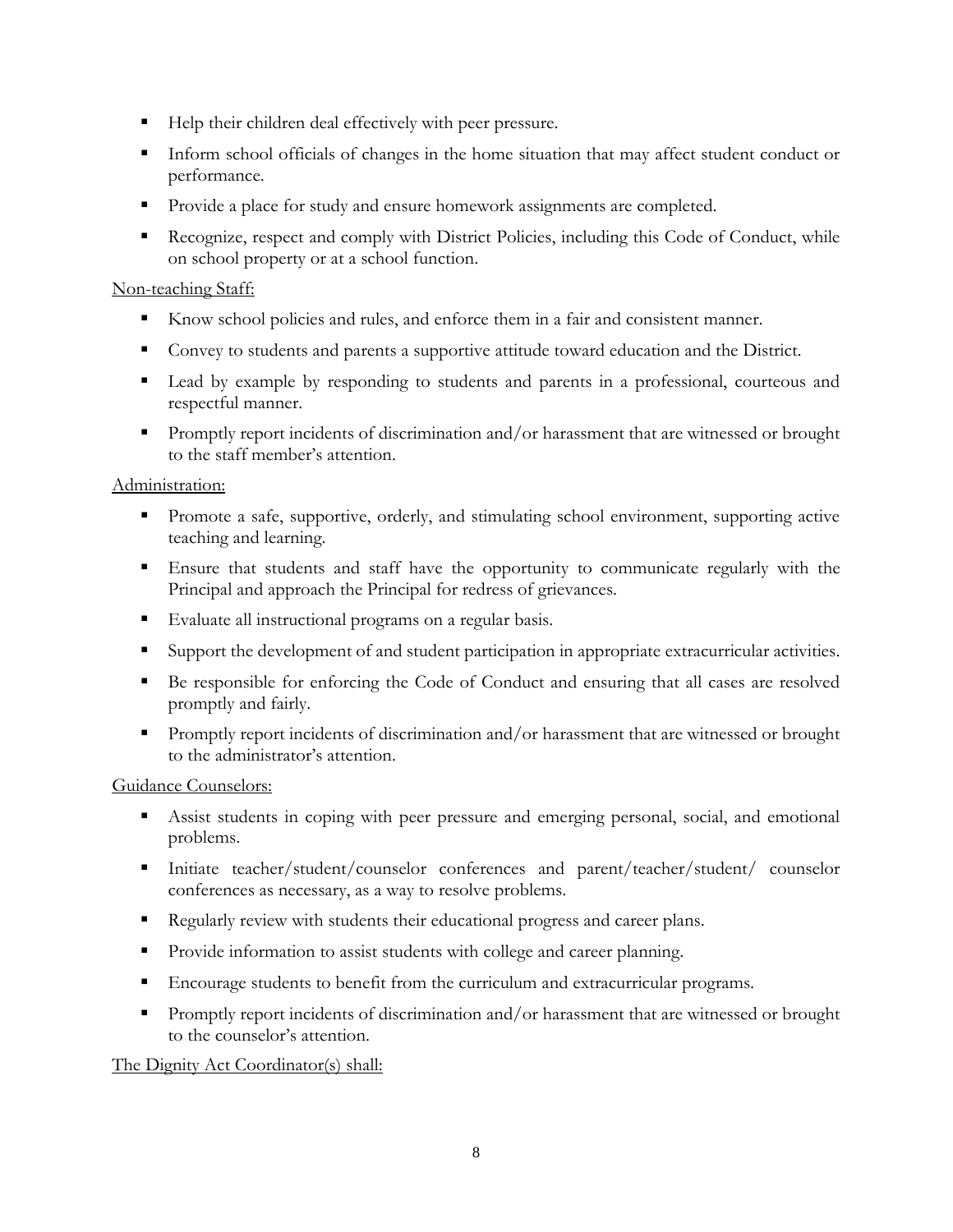- Promote a safe, supportive, orderly and stimulating school environment, supporting active teaching and learning for all students regardless of actual or perceived race, color, weight, national origin, ethnic group, religion, religious practice, disability, sexual orientation, gender or sex.
- Oversee and coordinate the work of the District-wide and building-level bullying prevention committees.
- Identify curricular resources that support infusing civility in classroom instruction and classroom management and provide guidance to staff as to how to access and implement those resources.
- Coordinate with the Professional Development Committee training in support of the bullying prevention committee.
- Be responsible for monitoring and reporting on the effectiveness of the District's anti-bullying, harassment & discrimination policy/dignity for all students act policy.
- Address issues of discrimination and harassment, or any situation that threatens the emotional or physical health or safety or any student, school employee, or any person who is lawfully on school property or at a school function.
- Address personal biases that may prevent equal treatment of all students and staff.
- Respond to any reports of bullying, harassment or discrimination.

#### **IV. Prohibited Student Conduct**

In accordance with the Family Educational Rights and Privacy Act (FERPA), the District is precluded from sharing specific disciplinary infractions and penalties, which could lead to the identification of a particular student/student(s), with community members without receiving written authorization from the parent(s)/guardian(s) of the student(s).

The Board of Education expects all students to conduct themselves in an appropriate and civil manner, with proper regard for the rights and welfare of other students, District personnel, and other members of the school community, and for the proper care of school facilities and equipment. The best discipline is self-imposed, and students must learn to assume and accept responsibility for their own behavior. While the Board recognizes the importance of positive peer interactions and the ability of peers to resolve conflicts amongst themselves, students should be mindful that there may be circumstances where it is not appropriate to attempt to resolve conflicts on their own. Passive participation by a student at an illegal or forbidden act which otherwise endangers the health, safety welfare and/ or morals of the passively participating student and/ or that of another person/ student could result in disciplinary consequence for that student. Passive participation shall be defined as a student's voluntary presence at the site of an illegal or forbidden act, which otherwise endangers the health, safety, welfare and/ or morals of any person/ student.

The Board recognizes the need to make its expectations for student conduct while on school property or engaged in a school function specific and clear. The rules of conduct listed below are intended to do that and focus on safety and respect for the rights and property of others. Students who will not accept responsibility for their own behavior and who violate these school rules will be required to accept the penalties for their conduct. **Off Campus conduct that violates this Code of Conduct may be subject to school discipline should the District determine in its discretion that such**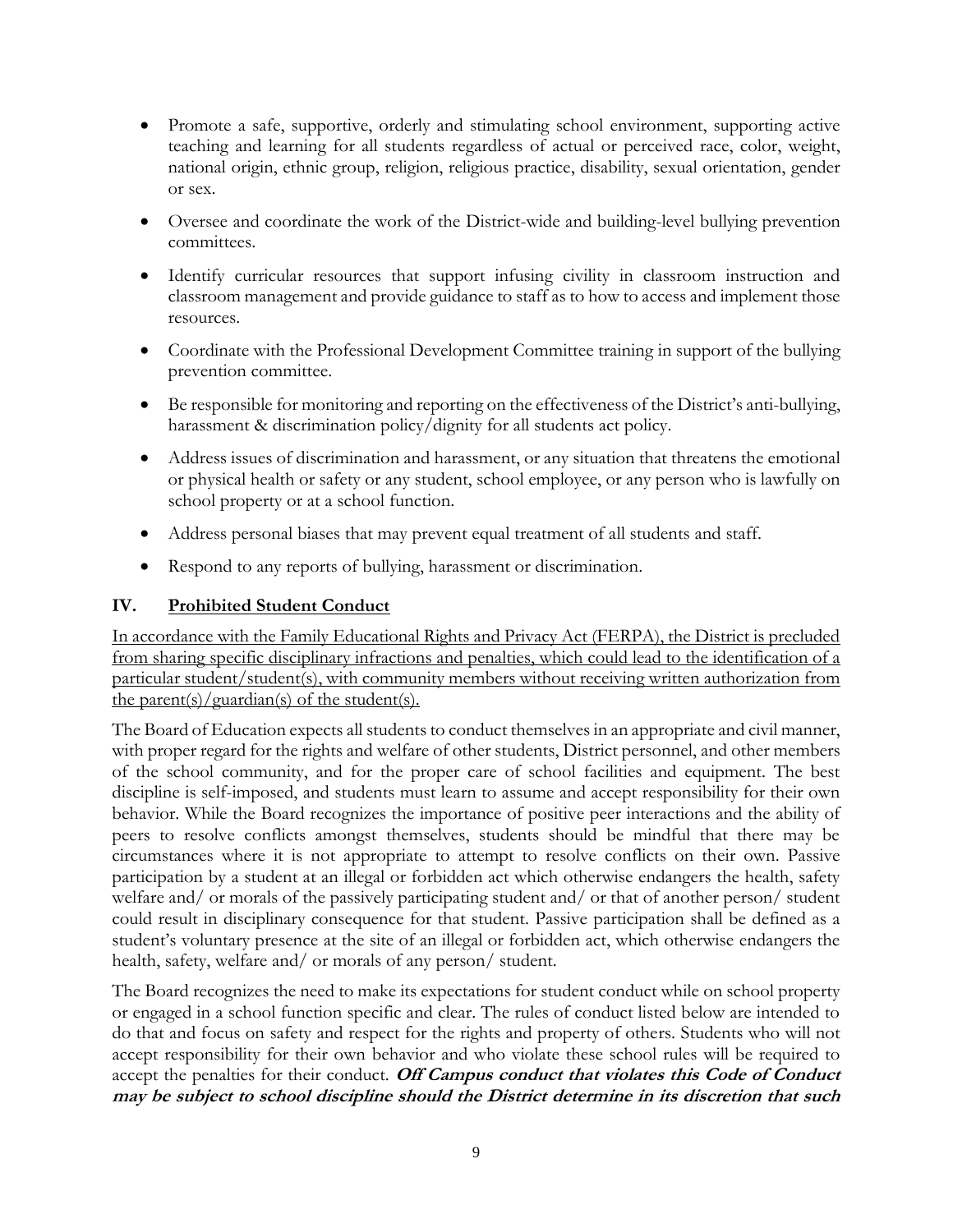**conduct creates a hostile environment for the victim at school, or materially and substantially disrupts the educational process or the orderly operation of any school building.** A student may be subject to corrective action, disciplinary consequences, or suspension from school when the student:

A. Engages in any form of academic misconduct\*, including but not limited to:

- Lateness for, missing or leaving school or class or homeroom without permission or excuse.
- Cheating (including but not limited to copying, using unauthorized help sheets and the like, illegally obtaining tests in advance, substituting for a test-taker, and other forms of unauthorized collusion).
- Plagiarism.
- Altering school records.
- Assisting another student in any of the above actions.

B. Engages in conduct which is disorderly\*, including but not limited to:

- Engaging in any willful act, which disrupts the normal operation of the school community.
- Fighting or threatening behavior.
- Gambling, Violating Regents Rule 19.6 and Article 9-A of the General Municipal Law by engaging in any prohibited games of chance or raffles on school grounds, including, but not limited to: Super Bowl Pools, March Madness Pools, betting on any sporting event, 50/50 raffles, or any wagering game.
- Discharging a fire extinguisher or falsely setting off a fire alarm.
- Trespassing. Students are not permitted in any school building, other than the one they regularly attend, during school hours or at authorized school events, without permission from the designated authority in the school office.
- Making unreasonable noise.
- Using abusive or obscene language or gestures.
- Disturbing any lawful assembly or meeting of persons.
- Obstructing vehicular or pedestrian traffic.
- Creating a hazardous or physically offensive condition by any act that serves no legitimate purpose.
- Defacing school property.
- Running in the hallways.
- Computer/electronic communications misuse. Including any unauthorized use of personal electronic equipment and computers, software, or Internet/Intranet account; accessing inappropriate Web sites; or any other violation of the District's acceptable use policy.
- Violating cafeteria behavioral expectations. Food is to be eaten only in the cafeteria or designated areas. Students are expected to sit on chairs or benches and not to have their feet on the tables. There is to be no throwing or misuse of food.
- Students are expected to dispose of their trash and recyclables appropriately. Materials that can be recycled must be recycled.
- Violating traffic regulations on school property.

C. Engages in conduct that is insubordinate\*, including but not limited to the following: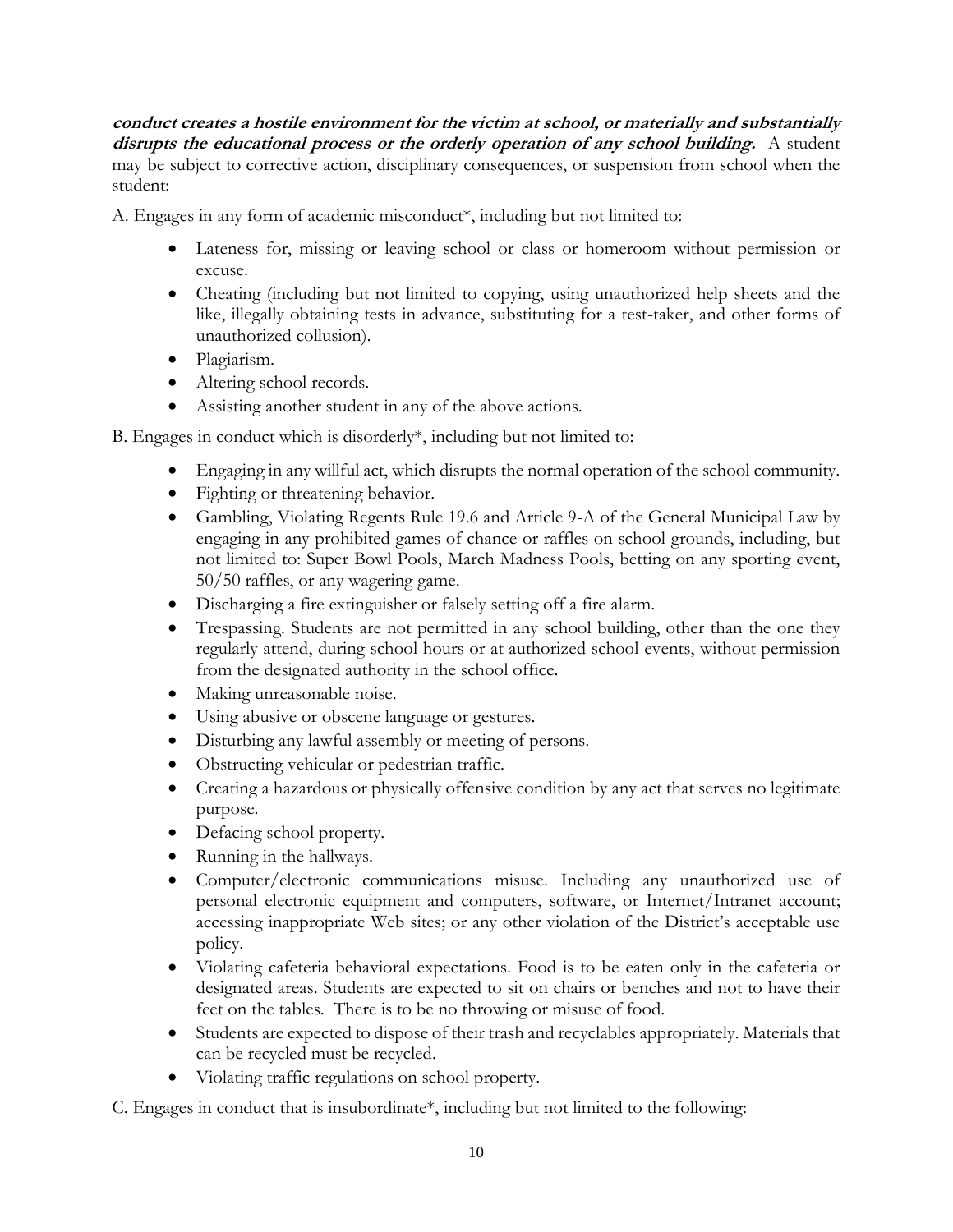- Failing to comply with the reasonable directions of teachers, school administrators, or other school employees in charge of students, or otherwise demonstrating disrespect.
- Lateness from, missing, or leaving school without permission.
- Skipping detention.
- Lying to school personnel.

D. Endangers the safety, morals, health and/or welfare of self and/or others by any act\*, including but not limited to:

- Harassment, which means the creation of a hostile environment by conduct or by verbal threats, intimidation or abuse that (a) has or would have the effect of unreasonably and substantially interfering with a student's educational performance, opportunities or benefits, or mental, emotional or physical wellbeing; (b) reasonably causes or would reasonably be expected to cause a student to fear for his or her physical safety; (c) reasonably causes or would reasonably be expected to cause physical injury or emotional harm to a student; or (d) occurs off school property and creates or would foreseeably create a risk of substantial disruption within the school environment, where it is foreseeable that the conduct, threats, intimidation or abuse might reach school property. The harassing behavior may be based on any characteristic, including but not limited to a person's actual or perceived race, color, weight, national origin, ethnic group, religion, religious practice, disability, sexual orientation, gender (including gender identity and expression) or sex.
	- Harassment includes acts of bullying (which may involve, but is not limited to: unwanted teasing, threatening, intimidating, stalking, cyberstalking, cyberbullying, physical violence, theft, sexual religious, or racial harassment, public humiliation, destruction of school or personal property, social exclusion, including incitement and/or coercion, and rumor or spreading of falsehoods) and/or hazing, i.e. an act or acts directed at another for the purpose of initiation into, affiliating with or maintaining membership in any school sponsored activity, organization, club or team. (Please also refer to Board Policies 7314 and 7317)
- Lying or committing forgery.
- Defamation, which includes making false or unprivileged statements or representations about an individual or identifiable group of individuals that harm the reputation of the person or the identifiable group by demeaning them.
- Discrimination, which includes the use of actual or perceived race, color, weight, national origin, ethnic group, religion, religious practice, disability, sexual orientation, gender or sex as a basis for treating another in a negative manner.
- Selling, using, or possessing obscene material.
- Using vulgar or abusive language, cursing, or swearing.
- Indecent exposure, that is, exposure to sight of the private parts of the body in a lewd or indecent manner.
- Stealing or participating in the theft of money or material from other students, school personnel or other person lawfully on school property or attending a school function including the knowledgeable receipt of stolen goods.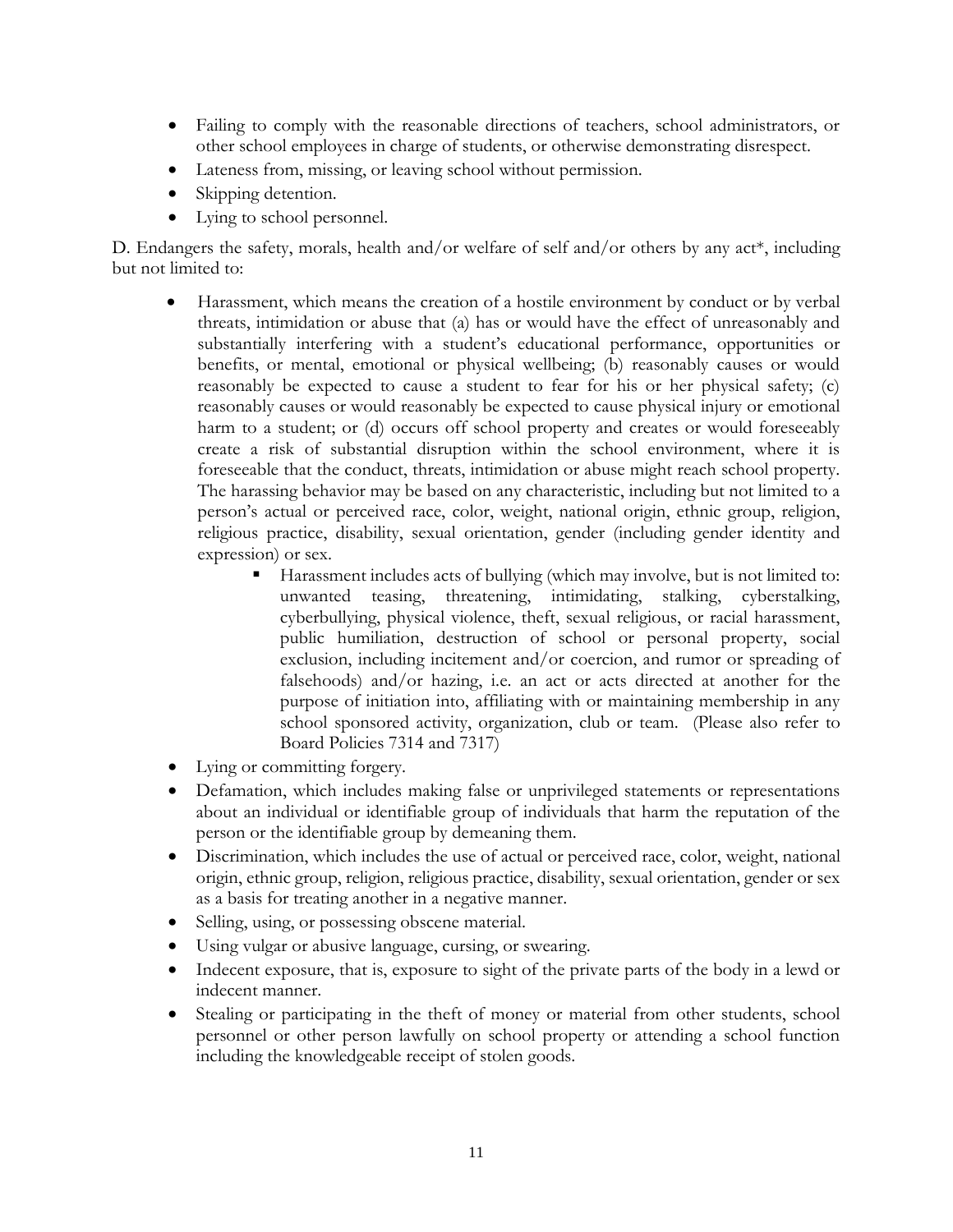- Possessing, consuming, selling, distributing, using, and/or exchanging a cigarette, cigar, pipe, chewing or smokeless tobacco, electronic and/or vaporizing device, any refill or cartridge of such device, or using other inappropriate substances.
- Possessing, consuming, selling, distributing, and/or exchanging alcoholic beverages, illegal substances, possession of drug paraphernalia or being under the influence of either alcoholic beverages and/or illegal substances. "Illegal substances" include, but are not limited to, inhalants, cannabis (marijuana), cocaine, LSD, PCP, amphetamines, heroin, steroids, synthetic cannabinoids, look-alike drugs, and any substances commonly referred to as "designer drugs."
- Inappropriately using or sharing prescription and over-the-counter drugs or possessing prescription drugs without prior notification to the school nurse.
- Initiating a warning of fire or other catastrophe without valid cause, misuse of 911, or discharging a fire extinguisher.
- Vandalizing, willfully damaging or destroying or attempting to cause damage to school or personal property, or willfully removing or using public or private property without authorization.
- Misbehaving on school buses and vans by physically harming other students or driver, damaging property, refusing to obey the driver, or causing persistent disruption.
- Selling, using or possessing weapons (refer to Section II, "Code of Conduct Definitions"), fireworks or other dangerous instruments or contraband capable of inflicting physical injury, or causing damage to property. Authorized law enforcement officials are the only persons permitted to have a weapon in their possession while on school property or at a school function.
- Extorting money, goods, or favors from any member of the school community.
- Reckless driving.
- Reporting a false bomb scare.
- Causing a false fire alarm.

E. Engage in conduct that is violent\*. Violent behavior includes but is not limited to:

- Committing or attempting to commit an act of violence while on school property or at a school function (such as hitting, kicking, punching, and/or scratching) upon a teacher, another student, administrator, other school employee or any other person lawfully on school property or at a school function.
- Displaying what appears to be a weapon while on school property or at a school function.
- Threatening to use any weapon while on school property or at a school function.
- Intentionally damaging or destroying the personal property of a student, teacher, administrator, other District employee, or any person lawfully on school property, or at a school function, including graffiti or arson.
- Intentionally damaging or destroying school District property.
- Assaulting or willfully injuring another person, including fighting and/or engaging in violent behavior while on school property or at a school function.
- Willfully or maliciously burning of property.

F. Inciting or conspiring with another person to commit or attempt any of the acts\* enumerated above.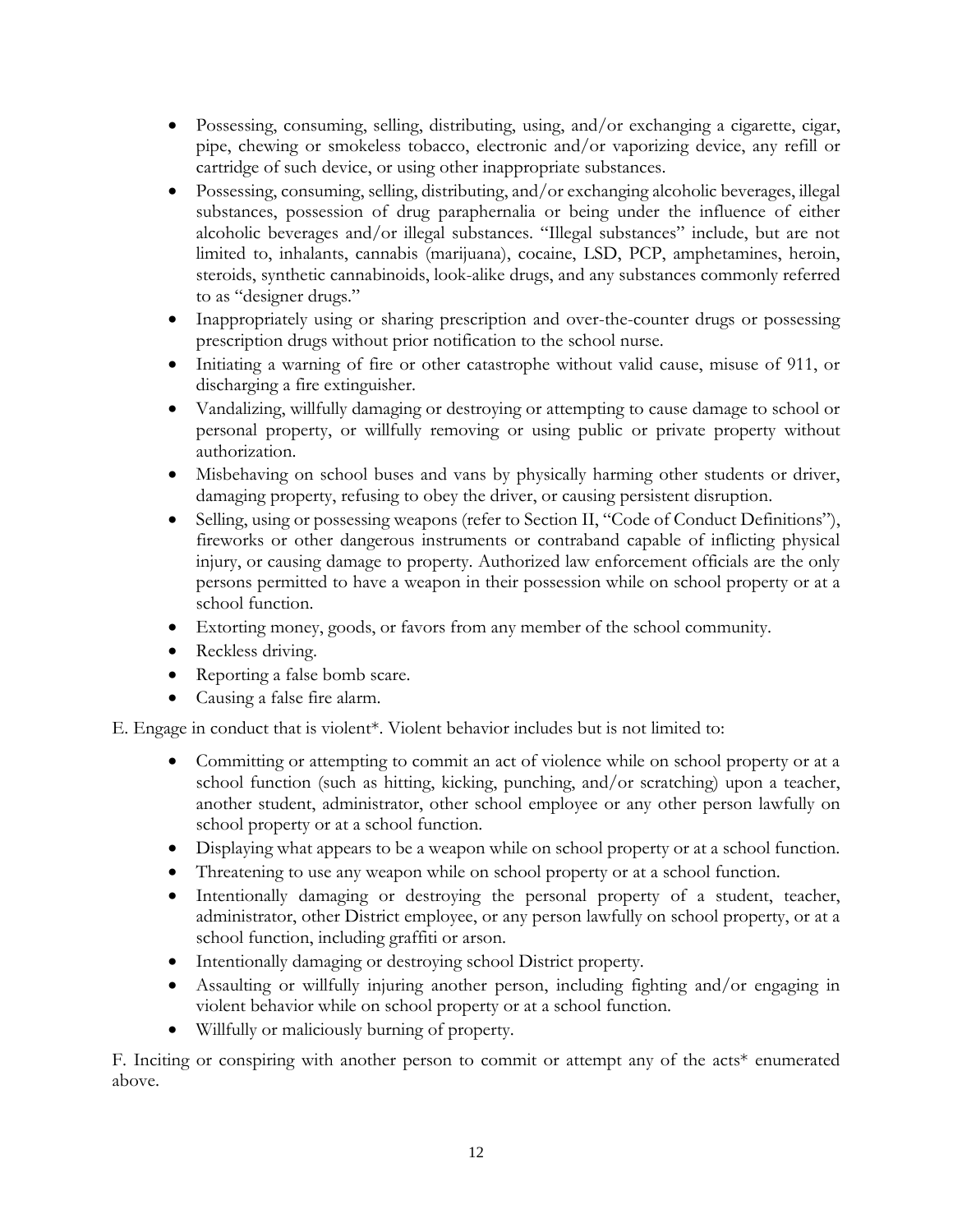\**When such act/conduct occurs on school property, at a school-sponsored event or the District otherwise determines that such conduct creates a hostile environment for the victim at school, or materially and substantially disrupts the educational process or the orderly operation of any school building.* 

#### **V. Reporting Violations**:

All District staff who are authorized to impose disciplinary sanctions are expected to do so in a prompt, fair, and lawful manner. District staff who are not authorized to impose disciplinary sanctions are expected to immediately report violations of the Code of Conduct to their supervisor, who shall in turn impose an appropriate disciplinary sanction, if so authorized, or refer the matter to a staff member who is authorized to impose an appropriate sanction.

All students must immediately report violations of the Code of Conduct to a teacher, guidance counselor, the building Principal or his/her designee or any other staff member. Any student with knowledge of a violation on school property or at a school function shall report this information immediately to a teacher, the building Principal, the Principal's designee, the Superintendent or any other staff member.

Students, who have been harassed and/or discriminated against, parents whose children have been harassed and/or discriminated against, or other students or staff who observe harassing and/or discriminating behavior are encouraged and expected to submit a verbal and/or written complaint to a District staff member. In addition, all District staff must report any bullying, harassment and/or discrimination to the designated Dignity Act Coordinator of the building.

Any weapon, alcohol, or illegal substance found shall be confiscated immediately, if possible, followed by notification to the parent of the student involved and the appropriate disciplinary sanction if warranted, which may include permanent suspension and/or referral to the local law enforcement agency.

The building Principal, or his/her designee, must notify the appropriate local law enforcement agency of those code violations that constitute a crime that substantially affect the order or security of a school. (Examples include but are not limited to: causing a crime where the damages exceed \$250, committing an assault on any school community member, possessing a weapon, drug, or illegal substance).

Notification to the local law enforcement agency will be as soon as practicable, but in no event later than the close of business the day the Principal or his designee learns of the violation. The notification must identify the student and explain the conduct that violated the Code of Conduct and constituted a crime.

#### **VI**. **Student Dress Code**

All students are expected to give proper attention to personal cleanliness and to dress appropriately for school and school functions. Students and their parents have the primary responsibility for acceptable student dress and appearance. Teachers and all other District personnel should exemplify and reinforce acceptable student dress and help students develop an understanding of appropriate appearance in the school setting. Please refer to your school's handbook for more information on attire that is not acceptable/permitted.

A student's dress, grooming and appearance, including hairstyle/color, jewelry, make-up and nails, shall:

Be safe, appropriate and not disrupt or interfere with the educational process.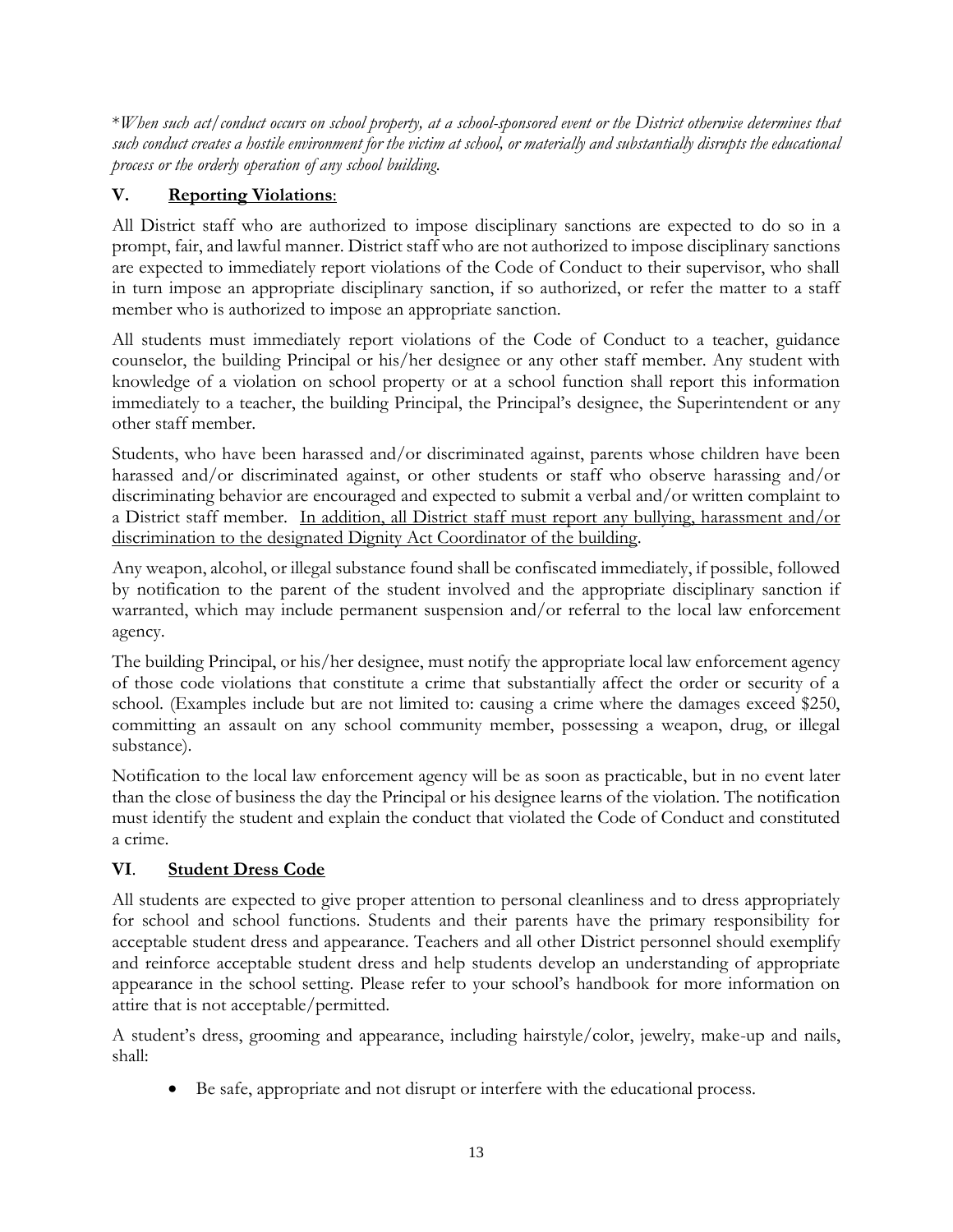- Recognize that extremely brief garments such as plunging necklines (front and/or back), micro-minis, short shorts, bare midriffs, and see-through or otherwise revealing garments are not appropriate.
- Ensure that underwear is completely covered with outer clothing.
- Footwear must be worn in the building on school campus and at school events at all times.
- Not include items that are vulgar, obscene, and libelous or denigrate others on account of actual or perceived race, color, weight, national origin, ethnic group, religion, religious practice, disability, sexual orientation, gender or sex
- Not promote and/or endorse the use of alcohol, tobacco, or illegal drugs and/or encourage other illegal or violent activities.
- Not include jewelry that can be dangerous such as spiked bracelets or neck collars.
- Not disrupt the educational process, as determined by the Building Principal or his/her designee.

#### **Each building Principal or his/her designee shall be responsible for informing all students and their parents of the student dress code at the beginning of the school year and any revisions to the dress code made during the school year. The determination of whether or not a garment is appropriate for school is in the discretion of building administration.**

Students who violate the student dress code shall be required to modify their appearance by covering or removing the offending items and, if necessary or practical, replacing it with an acceptable item. Any student who refuses to do so shall be subject to discipline. Any student who repeatedly fails to comply with the dress code shall be subject to further discipline.

#### **VII. Disciplinary Actions, Procedures and Specific Penalties/Actions**

Disciplinary action, when necessary, will be firm, fair, and consistent so as to be the most effective in changing student behavior. In determining the appropriate disciplinary action, school personnel authorized to impose disciplinary penalties will consider the following:

- The student's age.
- The nature of the offense and the circumstances that led to the offense.
- The student's prior disciplinary record.
- The effectiveness of other forms of discipline.
- Information from parents, teachers, and/or others, as appropriate.
- Other extenuating circumstances.

Discipline is most effective when it deals directly with the problem at the time and place it occurs, and in a way that students view as fair and impartial. School personnel who interact with students are expected to use disciplinary action only when necessary and to place emphasis on the student's ability to grow in self-discipline.

#### **A**. **Disciplinary Actions**

It is the Board's desire that student discipline is progressive, thus a student's first violation *may* merit a lighter penalty or action than subsequent violations; however, *depending upon the nature of the violation*,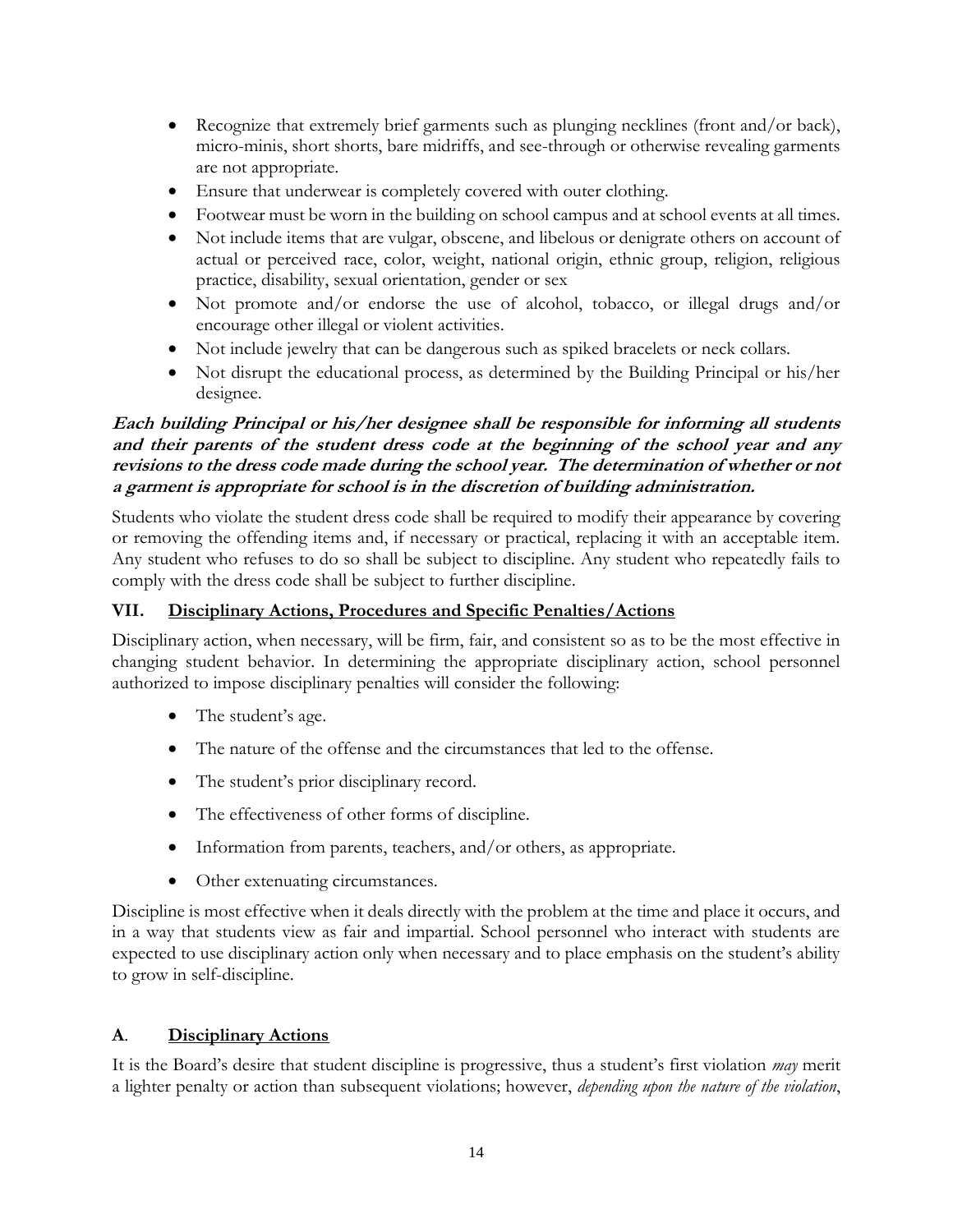any one of these penalties/actions can be implemented. The following penalties and/or actions may be implemented, either alone or in combination, for violation of the Student Code of Conduct:

- Oral warning
- Written warning
- Notification to parents
- **Reprimand**
- **Detention**
- $\blacksquare$  Time out
- Teacher conference
- Parent conference
- Referral to legal action, police
- Suspension from transportation
- **Exclusion from a particular class**
- Suspension from after school or extracurricular activities such as newspaper, athletics, drama, music, etc.
- In-school suspension
- Suspension
- **Permanent Suspension (Expulsion)**
- **Probation**

#### **Disciplinary and Remedial Consequences for Bullying, Harassment and/or Discrimination**

The District supports the development of measured, balanced and age-appropriate responses to the bullying, harassment and/or discrimination of students by students and/or employees on school property, including school functions, with remedies and procedures focusing on intervention and education. Successful intervention may involve remediation.

Remedial responses to bullying, harassment and discrimination include measures designed to correct the problem behavior, prevent another occurrence of the behavior and protect the target of the act. Appropriate remedial measures may include, but are not limited to:

- Restitution and restoration
- Peer support groups
- Corrective instruction or other relevant learning or service experience
- Changes in class schedule
- Supportive intervention
- Behavioral assessment or evaluation
- Behavioral management plans, with benchmarks that are closely monitored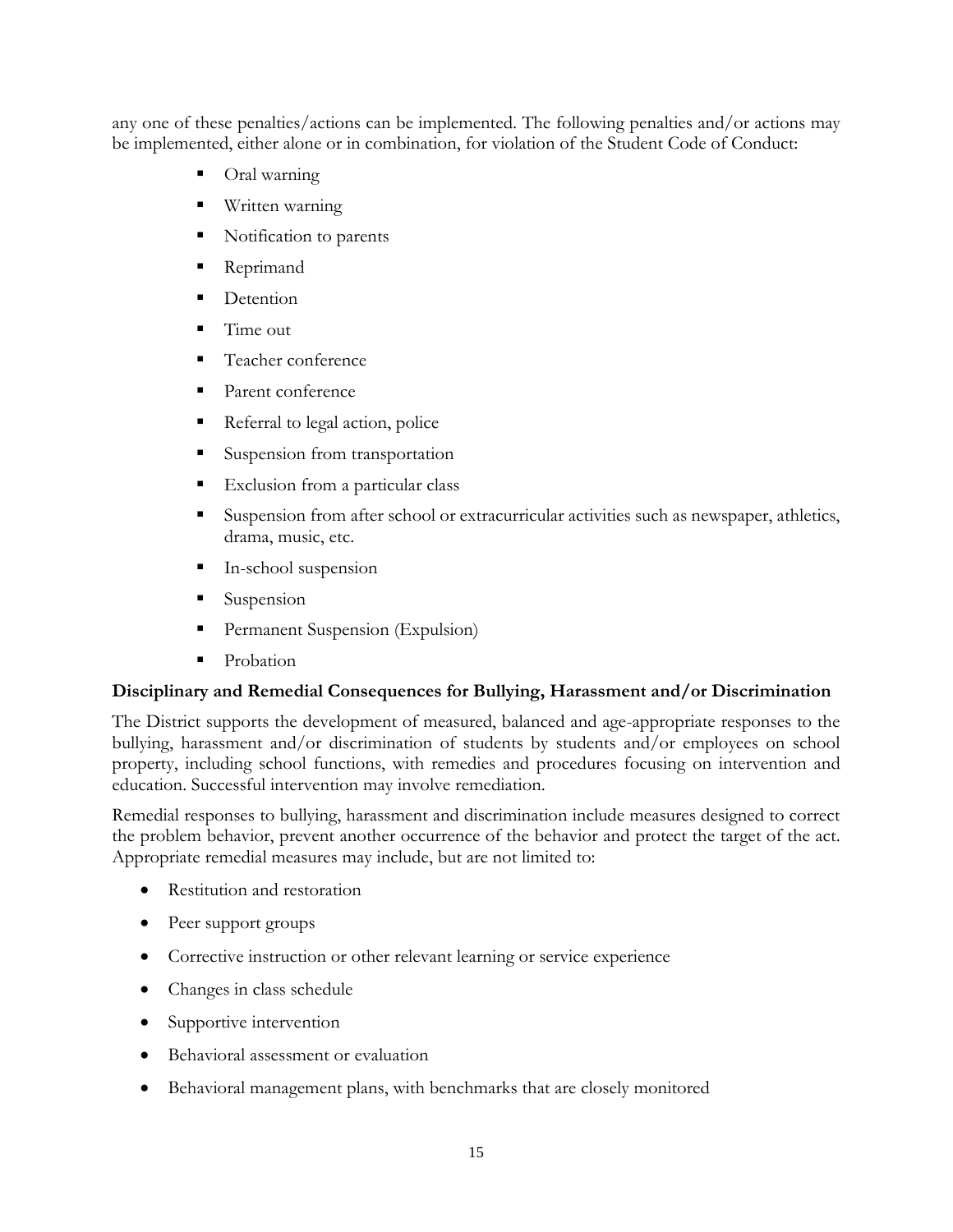- Student counseling
- Parent conferences

Environmental remediation may include, but is not limited to:

- School and community surveys or other strategies for determining the conditions contributing to the relevant behavior
- Modification of schedules
- Adjustment in hallway traffic and other student routes of travel
- Targeted use of monitors
- Staff professional development
- Parent education seminars/workshops
- Peer support groups

If appropriate, disciplinary action will be implemented in accordance with the provisions of this Code. If the behavior rises to the level of criminal activity, law enforcement will be contacted.

Staff is expected, when aware of bullying, harassment and/or discrimination, to refer the student to designated resources for assistance and/or intervene in accordance with the provisions of this Code.

#### **B. Procedures**

In the case of a student charged with having violated the rules and regulations found in this Student Code of Conduct, the Principal of the school or his/her designee shall be authorized to determine whether a violation has occurred. Subsequently, any penalties authorized by law, including but not limited to a suspension for a period of up to five (5) school days, can be imposed by a Principal or his/her designee. In all cases, the student must be informed of the alleged misconduct and be given an opportunity to respond to the allegation(s).

Furthermore, to the extent necessary, the facts surrounding the alleged misconduct will be investigated by the Principal or his/her designee.

In determining the guilt or innocence of a student, the Principal or his/her designee shall not consider any information other than the evidence relevant to the guilt or innocence of the student with regard to the conduct with which the student is charged. If a student is determined by the Principal or his/her designee to have engaged in the conduct alleged, the student's parent(s) shall be so notified and shall be given the opportunity to attend an informal conference with the complaining witness(es), which, depending on the circumstances, may be the Principal or his/her designee, to discuss the misconduct and the proposed or imposed penalty. Parents and students should be aware that in the event the District determines that a student's conduct poses a danger or ongoing threat of disruption, the disciplinary penalty may be imposed prior to notifying the parent(s) and/or holding the informal conference. If a student's conduct is determined by the District not to pose a danger or ongoing threat of disruption, the student's parent(s) will be notified and given the opportunity for an informal conference to discuss the proposed disciplinary action prior to the imposition of such penalty. If a student is determined to be innocent of a disciplinary infraction, any reference to the alleged infraction or related proceedings shall be expunged from the student's school records.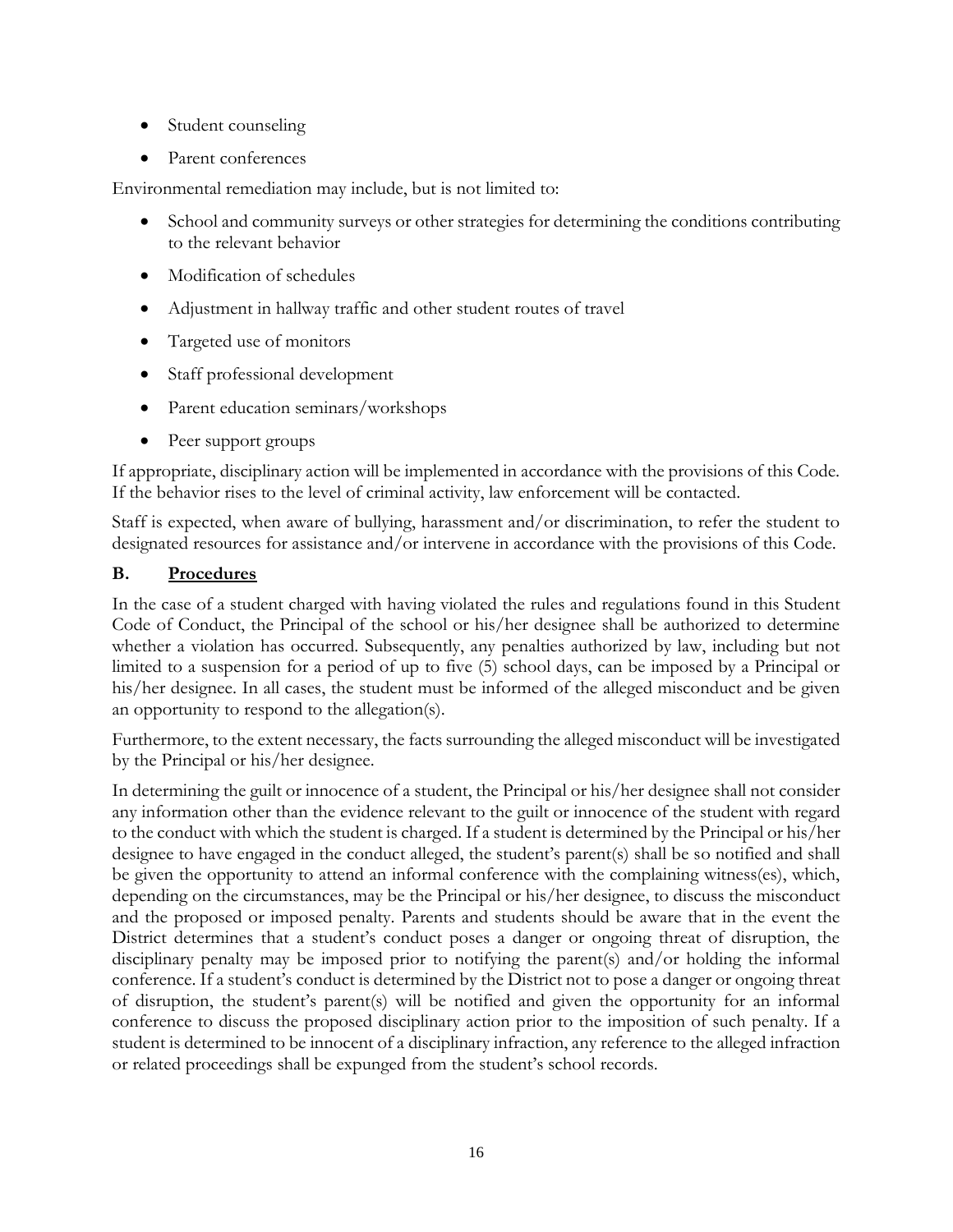In the event that the Principal determines that the violation warrants a penalty of a suspension for a period in excess of five (5) school days, the matter shall be referred to the Superintendent of Schools for a hearing pursuant to Section 3214 of the NYS Education Law. In such event, the parent(s)/guardians will be notified in writing as to the time and place of the hearing. Such notice shall be provided within a reasonable period of time prior to the hearing and shall provide reasonable notice as to the disciplinary charges upon which the hearing is based.

#### **C. Specific Penalties or Actions**

#### **Detention**:

Teachers, Principals and the Superintendent may use detention as a penalty for student misconduct in situations where removal from the classroom or suspension would be inappropriate.

#### **Suspension from Transportation**:

If a student does not conduct himself/herself properly on a bus, the bus driver is expected to bring such misconduct to the Principal's or his/her designee's attention. Students who become a serious disciplinary problem may have their riding privileges suspended by the Principal, Superintendent or their designee(s).

- o In such cases, the student's parent(s) will become responsible for seeing that his or her child gets to and from school safely. Should the suspension from transportation amount to a suspension from attendance, the District will make appropriate arrangements to provide for the student's education.
- o A student subjected to a suspension from transportation is not entitled to a hearing pursuant to Education Law §3214. However, the student and the student's parent(s) will be provided with a reasonable opportunity for an informal conference with the Principal or the Principal's designee prior to the suspension to discuss the conduct and the penalty involved.

#### **Suspension from Athletic Participation, Extracurricular Activities and Other Privileges**:

A student subjected to a suspension from athletic participation, extracurricular activities or other privileges is not entitled to a hearing pursuant to Education Law §3214. However, the student and the student's parent(s) will be provided with a reasonable opportunity for an informal conference, as soon as practicable, with the District official imposing the suspension to discuss the conduct and the penalty involved.

#### **In-School Suspension**:

The Board recognizes the school must balance the need of students to attend school and the need for order in the classroom to establish an environment conducive to learning. As such, the Board authorizes Principals and the Superintendent to place students in "in-school suspension."

- o A student subjected to an in-school suspension is not entitled to a hearing pursuant to Education Law §3214. However, the student and the student's parent(s) will be provided with a reasonable opportunity for an informal conference, as soon as practicable, with the District official imposing the in-school suspension to discuss the conduct and the penalty involved.
- **Teacher Disciplinary Removal of Disruptive Students**: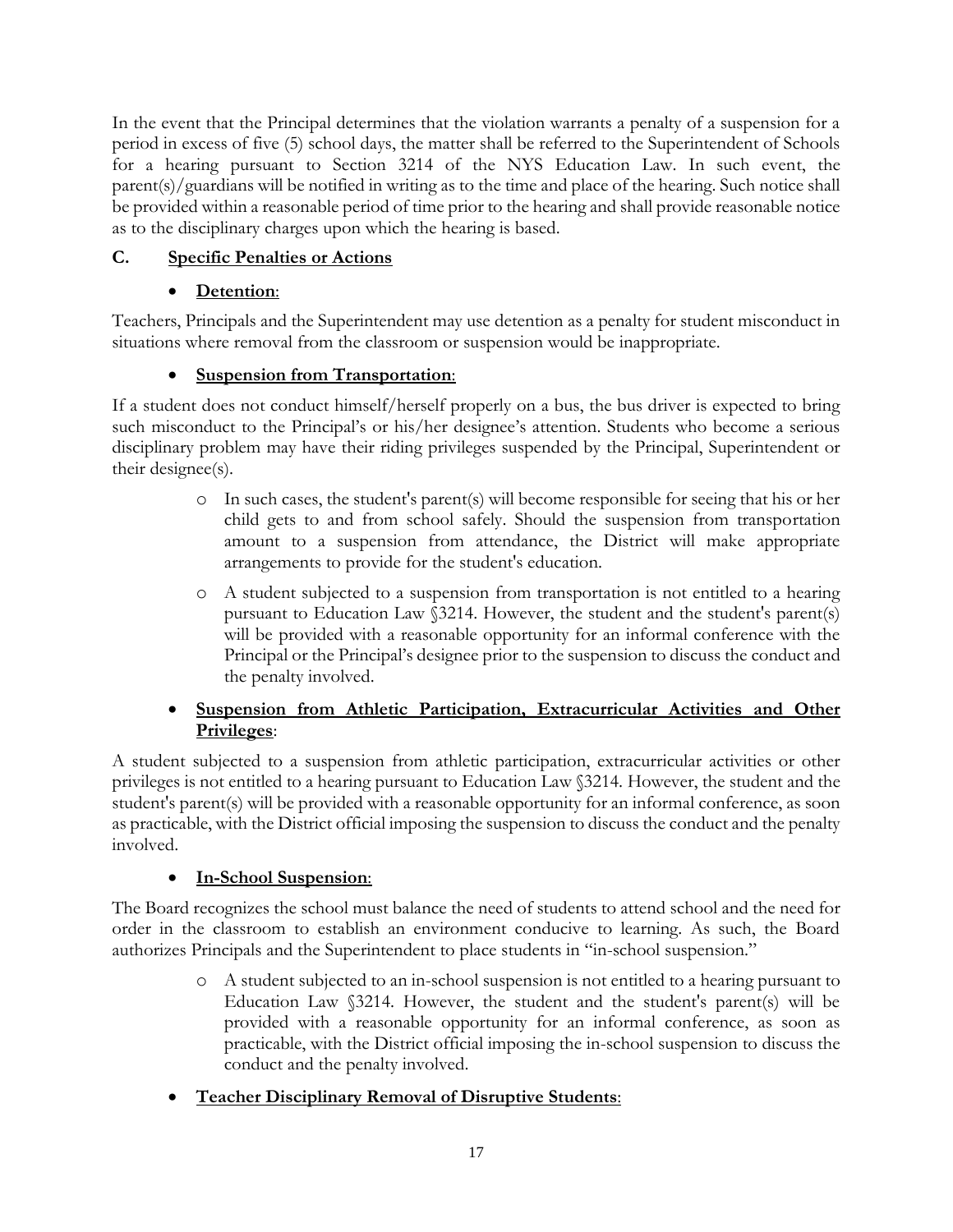A student's behavior can affect a teacher's ability to teach and can make it difficult for other students in the classroom to learn. In most instances the classroom teacher can control a student's behavior and maintain or restore control over the classroom by using good classroom management techniques. These techniques may include practices that involve the teacher directing a student to briefly leave the classroom to give the student an opportunity to regain his or her composure and self-control in an alternative setting. Such practices may include, but are not limited to: (1) short-term "time out" in an elementary classroom or in an administrator's office; (2) sending a student to the Principal's office for the remainder of the class time only; or (3) sending a student to a guidance counselor or other District staff member for counseling. Time-honored classroom management techniques such as these do not constitute disciplinary removals for purposes of this Code of Conduct.

- o On occasion, a student's behavior may become disruptive. For purposes of this Code of Conduct, a disruptive student is a student who is substantially disruptive of the educational process or substantially interferes with the teacher's authority over the classroom. A substantial disruption of the educational process or substantial interference with a teacher's authority occurs when a student demonstrates a persistent unwillingness to comply with the teacher's instructions and/or repeatedly violates the teacher's classroom behavior rules.
- o A classroom teacher may remove a disruptive student from class for the remainder of the class and up to two (2) additional days. The removal from class applies to the class of the removing teacher only. Prior to such removal, the teacher must provide the student with an explanation for why he or she is being removed and provide an opportunity to explain his or her version of the relevant events.
- o The teacher must complete a District-established disciplinary removal form and meet with the Principal or his or her designee as soon as possible, but no later than the end of the school day, to explain the circumstances of the removal and to present the removal form. If the Principal or designee is not available by the end of the same school day, the teacher must leave the form with the secretary and meet with the Principal or his/her designee prior to the beginning of classes on the next school day.
- o Within 24 hours after the student's removal, the Principal or another District administrator designated by the Principal must notify the student's parent, in writing, that the student has been removed from class and why. The notice must also inform the parent that he or she has the right, upon request, to an informal conference with the Principal or his/her designee to discuss the reasons for the removal.
- o The written notice must be provided by personal delivery, express mail delivery, or some other means that is reasonably calculated to assure receipt of the notice within 24 hours of the student's removal at the last known address for the parent. Where possible, notice should also be provided by telephone if the school has been provided with a telephone number(s) for the purpose of contacting parents.
- The Principal may require the teacher who ordered the removal to attend the informal conference.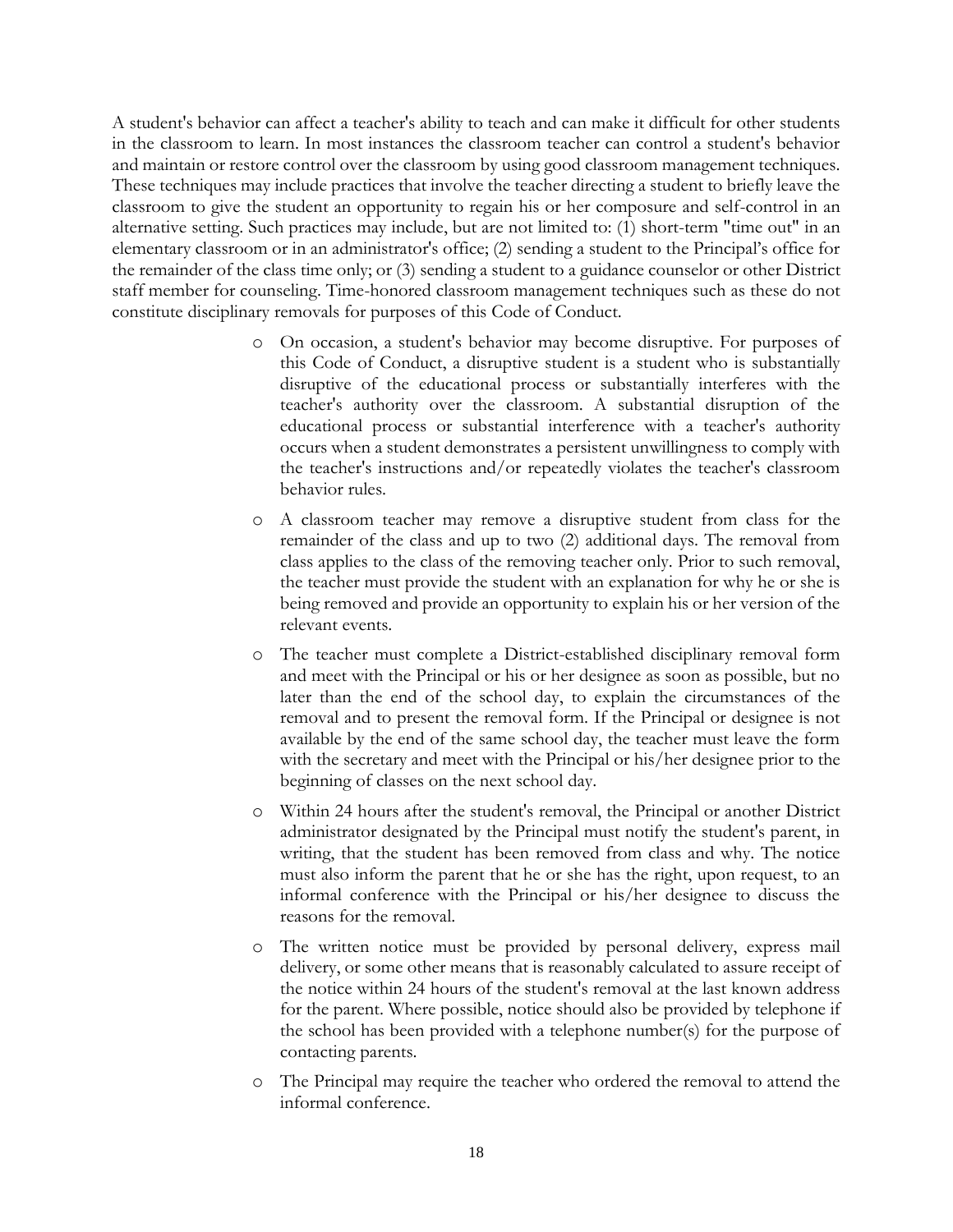- o If at the informal meeting the student denies the charges, the Principal or his/her designee must explain why the student was removed and give the student and the student's parents a chance to present the student's version of the relevant events. The informal meeting must be held within 48 hours of the student's removal. The timing of the informal meeting may be extended by mutual agreement of the parent and Principal.
- o The Principal or his/her designee may overturn the removal of the student from class if the Principal finds any one of the following:
	- The charges against the student are not supported by substantial evidence.
	- The student's removal is otherwise in violation of law, including the District's Code of Conduct.
	- The conduct warrants suspension from school pursuant to Education Law §3214 and a suspension will be imposed.
- o The Principal or his/her designee may overturn a removal at any point between receiving the referral form issued by the teacher and the close of business on the day following the 48-hour period for the informal conference, if a conference is requested. No student removed from the classroom by the classroom teacher will be permitted to return to the classroom until the Principal makes a final determination, or the period of removal expires, whichever is less.
- o Any disruptive student removed from the classroom by the classroom teacher shall be offered continued educational programming and activities until he or she is permitted to return to the classroom.
- o Each teacher must keep a complete log (on a District provided form) for all cases of removal of students from his/her class. The Principal must keep a log of all removals of students from class**.**
- Removal of a student with a disability, under certain circumstances, may constitute a change in the student's placement. Accordingly, no teacher may remove a student with a disability from his or her class until he or she has verified with the Principal or the chairperson of the Committee on Special Education that the removal will not violate the student's rights under state or federal law or regulation.

#### **•** Suspension from School:

Suspension from school is a severe penalty, which may be imposed only upon students who are insubordinate, disorderly, violent or disruptive, or whose conduct otherwise endangers the safety, morals, health or welfare of themselves and/or others.

- o The Board retains its authority to suspend students, but places primary responsibility for the suspension of students with the Superintendent and the Principals.
- o Any staff member may recommend to the Superintendent or the Principal that a student be suspended. All staff members must immediately report and refer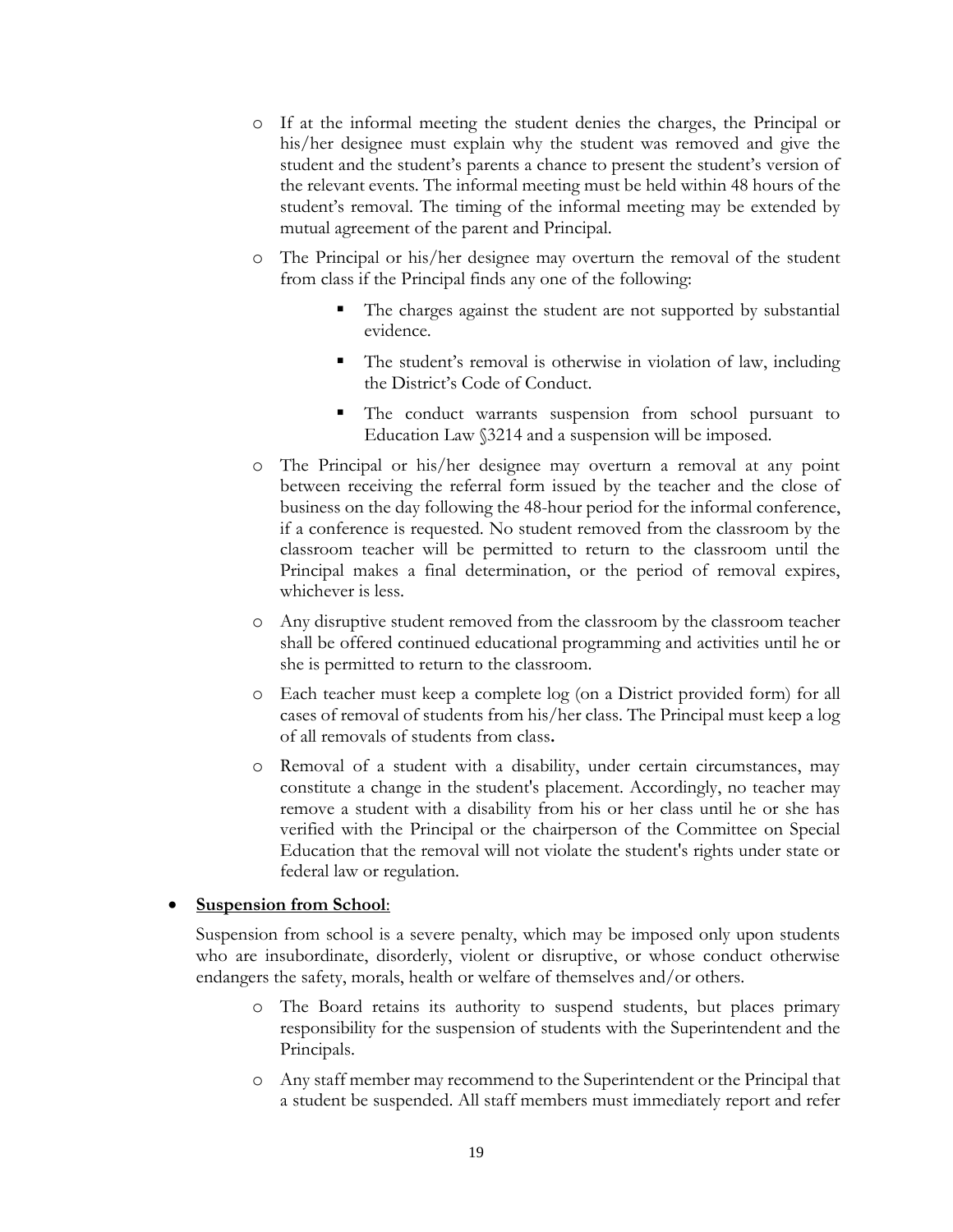a violent student to the Principal or the Superintendent. All recommendations and referrals shall be made in writing unless the conditions underlying the recommendation or referral warrant immediate attention. In such cases a written report is to be prepared as soon as possible by the staff member recommending the suspension.

o The Superintendent or Principal, upon receiving a recommendation or referral for suspension or when processing a case for suspension, shall gather the facts relevant to the matter and record them for subsequent presentation at a hearing, if applicable.

#### **Short-term Suspension from School (five (5) days or fewer)**:

- o When the Superintendent or Principal (referred to as the "suspending authority") proposes to suspend a student charged with misconduct for five (5) days or less pursuant to Education Law §3214(3), the suspending authority must immediately notify the student orally and provide him/her an opportunity to respond to the allegation(s). If the student denies the misconduct, the suspending authority must provide an explanation of the basis for the proposed suspension. The suspending authority must also notify the student's parents in writing that the student **may** be suspended from school unless the student's conduct has been determined by the District to pose a danger, in which case the parent(s)/guardian(s) will be notified in writing that their child **has** been suspended. The written notice must be provided by personal delivery, express mail delivery, or some other means that is reasonably calculated to assure receipt of the notice within 24 hours of the decision to propose suspension at the last known address for the parents. Where possible, notice should also be provided by telephone if the school has been provided with a telephone number(s) for the purpose of contacting the parents.
- o The notice shall provide a reasonable description of the charge(s) against the student and the incident for which suspension is proposed or imposed and shall inform the parents of the right to request an immediate informal conference with the Principal. Both the notice and informal conference shall be in the dominant language or mode of communication used by the parents. At the informal conference, should the parent(s)/guardians so choose to attend, the parents/guardians shall be permitted to ask questions of the complaining witness(es) under such procedures as the Principal may establish. Parents should be aware that, depending on the circumstances, the Principal or his/her designee may be the complaining witness.
- o The notice and opportunity for an informal conference shall take place before the student is suspended **unless** the District determines that the student's presence in school poses a continuing danger to persons or property or an ongoing threat of disruption to the academic process. If, in the discretion of the District, the student's presence does pose such a danger or threat of disruption, the notice and opportunity for an informal conference shall take place as soon after the suspension as is reasonably practicable.
- o After the informal conference, should the parent(s) choose to attend, the Principal shall promptly advise the parent(s) in writing of his or her decision.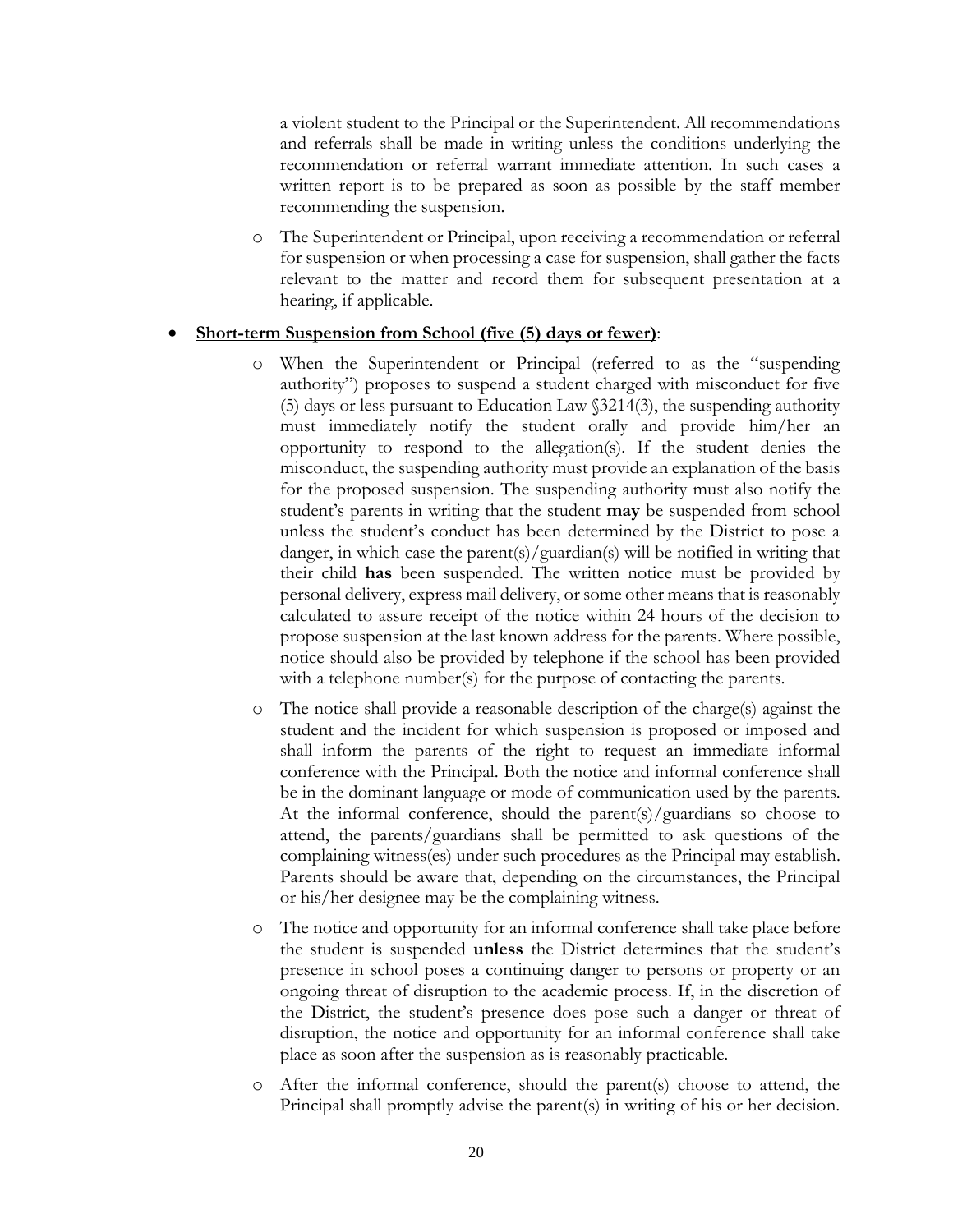The Principal shall advise the parents that if they are not satisfied with the decision and wish to pursue the matter, they may file a written appeal to the Superintendent within thirty (30) days of the date of the letter, unless they can show extraordinary circumstances precluding them from doing so. Parents should understand that the Superintendent will review the record regarding the matter, but will not meet with the parent, the student and/or advocates/attorneys regarding the appeal. The record is defined as those documents and/or information used by the Principal or his/her designee in determining to suspend the student, i.e. no additional documentation and/or information will be considered on appeal. The Superintendent shall issue a written decision regarding the appeal within ten (10) business days of receiving the appeal. If the parents are not satisfied with the Superintendent's decision, they may file a written appeal to the Board of Education with the District Clerk within thirty (30) calendar days of the date of the Superintendent's decision, unless they can show extraordinary circumstances precluding them from doing so. Parents should understand that the Board of Education will review the record regarding the matter, but will not meet with the parent, the student and/or advocates/attorneys regarding the appeal.

#### **Suspensions in Excess of Five (5) School Days – Superintendent's Hearings**:

- o When the Superintendent or Principal determines that a suspension for more than five (5) school days may be warranted, he or she shall give reasonable written notice to the student and the student's parent(s) of their right to a fair hearing pursuant to Education Law Section 3214. Such notice shall include that, at the hearing, the student has the right to be represented by counsel, the right to question witnesses against him or her, to present other evidence on his or her behalf and the right to present witnesses and/or testify him/herself.
- o The Superintendent shall personally hear and determine the proceeding or may, in his or her discretion, designate a hearing officer to conduct the hearing. The hearing officer shall be authorized to administer oaths and to issue subpoenas in conjunction with the proceeding before him or her. A record of the hearing shall be maintained, but no stenographic transcript shall be required. A tape recording shall be deemed a satisfactory record. The hearing officer shall make findings of fact and recommendations as to the guilt or innocence of the student and the appropriate measure of discipline, if any, to the Superintendent. The report of the hearing officer shall be advisory only, and the Superintendent may accept all or any part thereof. As soon as practicable following conclusion of the hearing, the Superintendent shall provide the parent(s)/guardian(s) with his/her written decision.

#### **Appeal of Superintendent's Decision**:

If the student and/or parents/guardians disagree(s) with the decision of the Superintendent, he/she (they) have the right to appeal the decision to the Board of Education. Such appeal must be in writing and should include the reason(s) why he/she (they) believe the appeal should be granted. The appeal must be submitted within thirty (30) calendar days of the date of the Superintendent's decision to:

> President, Board of Education c/o District Clerk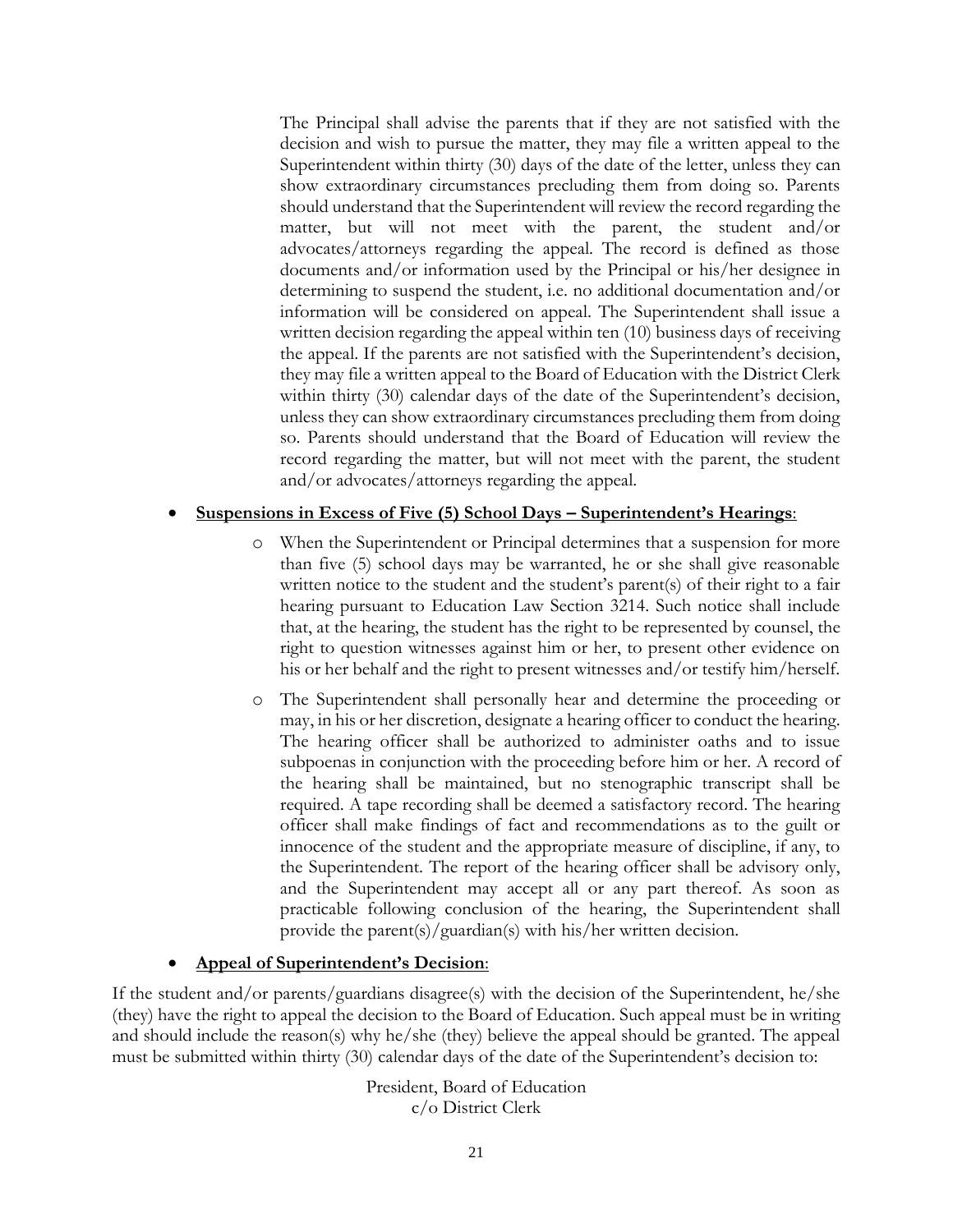Irvington Union Free School District 40 North Broadway Irvington, New York 10533

The Board of Education will conduct a thorough review of the record to include:

- o The transcript (recording) of the Superintendent's Hearing;
- o The report and recommendations of the Superintendent or designated hearing officer and all exhibits submitted at the hearing;
- o The written request for appeal.

\*Note: The record does not include any other information and/or documentation which was not introduced at the hearing or used in determining whether to suspend the student.

Parents/guardians requesting a Board of Education appeal of the Superintendent's decision shall be provided with a written transcript or audio copy, whichever is available, of the Superintendent's Hearing upon remittance of the required fee for copying. Parents/guardians will also be provided with a written response from the District Clerk advising parents of the date that the Board of Education will conduct the appeal in executive session. During the appeal process, parents shall not contact the Superintendent or Board of Education members regarding this matter. Only final decisions of the Board may be appealed to the Commissioner of Education. If the student and/or parent/guardian disagree with the final written decision of the Board of Education, an appeal can be made to the Commissioner of Education. Such appeal must be in writing and submitted within thirty (30) calendar days of receipt of the Board of Education's decision by writing to the Commissioner of Education.

#### **D. Minimum Period of Suspension**

1. Students who bring a weapon to school:

Any student found guilty of bringing a weapon onto school property will be subject to suspension from school for at least one calendar year. The Superintendent has the authority to modify the oneyear suspension on a case-by-case basis. In deciding whether to modify the penalty, the Superintendent may consider the following:

- The student's age
- The student's grade in school
- The student's prior disciplinary record
- The Superintendent's belief that other forms of discipline may be more effective
- Input from parents/guardians and/or teachers
- Other extenuating circumstances

2. Students who commit violent acts other than bringing a weapon to school:

 Any student, who is found to have committed a violent act, other than bringing a weapon onto school property, shall be subject to suspension from school for at least five (5) days. If the proposed penalty exceeds the minimum five-day suspension, the student and the student's parent(s) will be given the same notice and opportunity for a hearing given to all students subject to a long term suspension.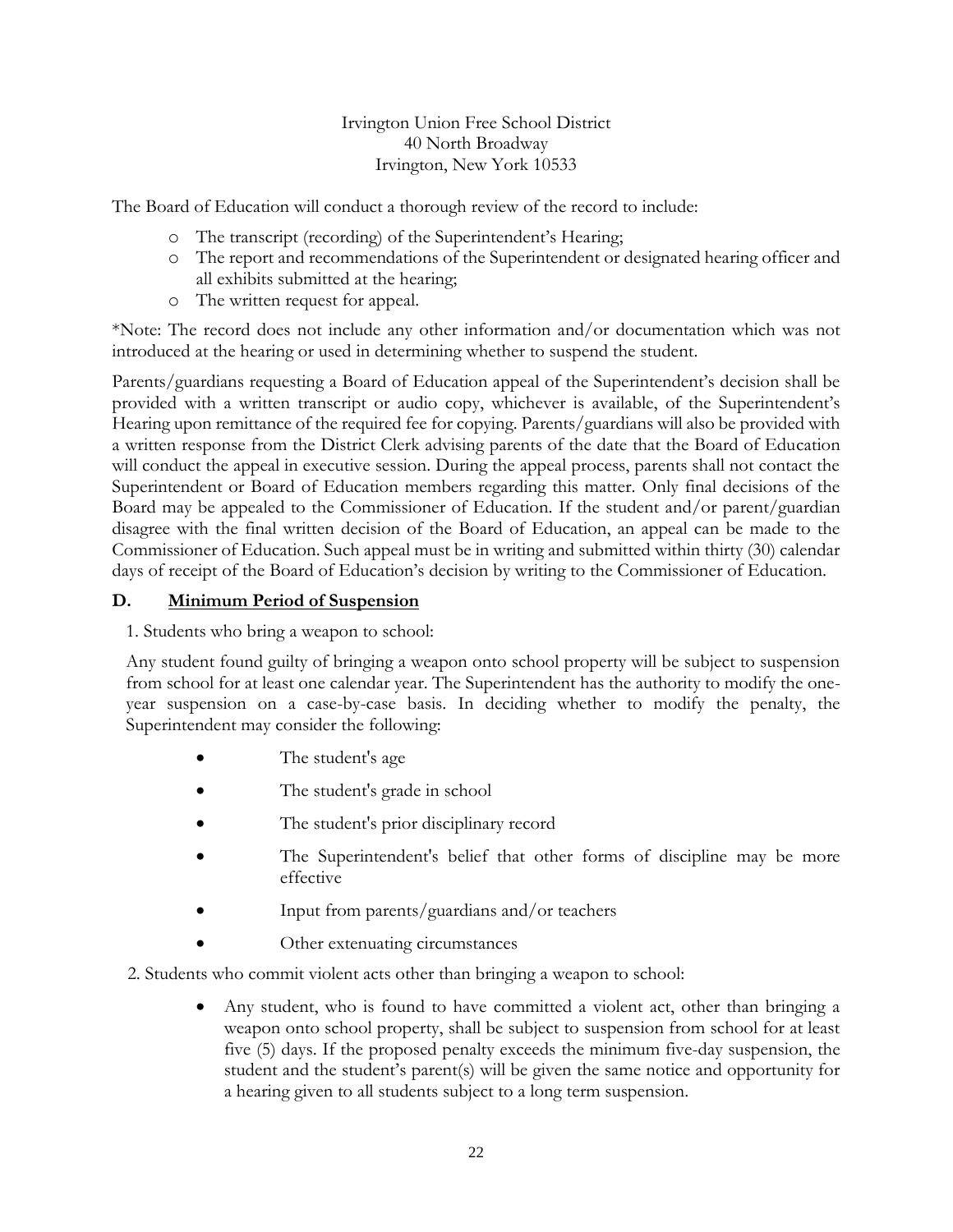- The Superintendent has the authority to modify the five-day suspension on a case-bycase basis. In deciding whether to modify the penalty, the Superintendent may consider the same factors considered in modifying a one-year suspension for possessing a weapon.
- 3. Students who are repeatedly substantially disruptive of the educational process or repeatedly substantially interfere with the teacher's authority over the classroom:
	- Any student, who repeatedly is substantially disruptive of the educational process or substantially interferes with the teacher's authority over the classroom, may be suspended from school for at least five (5) days. For purposes of this Code of Conduct, "repeatedly is substantially disruptive of the educational process or substantially interferes with the teacher's authority over the classroom" means engaging in conduct that results in the student being removed from the classroom by teacher(s) pursuant to Education Law § 3214 (3-a) and this Code on four (4) or more occasions during a semester, or three (3) or more occasions during a trimester, as applicable.

Note: For discipline concerning students identified with or presumed to have a disability or impairment, as such terms are defined by applicable federal and/or state law, rule(s) and/or regulation(s), please see Section X.

#### **VIII. Referrals**

#### 1. Counseling

Faculty and staff shall partner with school counselors, social workers, and/or school psychologists to make referrals for counseling support when appropriate.

#### 2. PINS Petitions

The District may file a PINS petition (person in need of supervision) in Family Court for any student under the age of 18 who demonstrates that he or she requires supervision and treatment by:

a. Being habitually truant and not attending school as required by part one of Article 65 of the Education Law.

b. Engaging in an ongoing or continual course of conduct that makes the student ungovernable or habitually disobedient and beyond the lawful control of the school.

c. Knowingly and unlawfully possessing marijuana in violation of Penal Law § 221.05. A single violation of § 221.05 will be a sufficient basis for filing a PINS petition.

3. Juvenile Delinquents and Juvenile Offenders

The Superintendent is *required* to refer the following students to the County Attorney for a juvenile delinquency proceeding before the Family Court:

Any student under the age of 16 who is found to have brought a firearm as defined by N.Y.S. penal law onto to school property. Possession of other weapons may also be referred, **except a student 14 or 15 years old who qualifies for juvenile offender status under the Criminal Procedure Law §1.20(42).**

The Superintendent is required to refer students age 16 and older or any student 14 or 15 years old who qualifies for juvenile offender status **under the Criminal Procedure Law §1.20(42)** to the appropriate law enforcement authorities**.**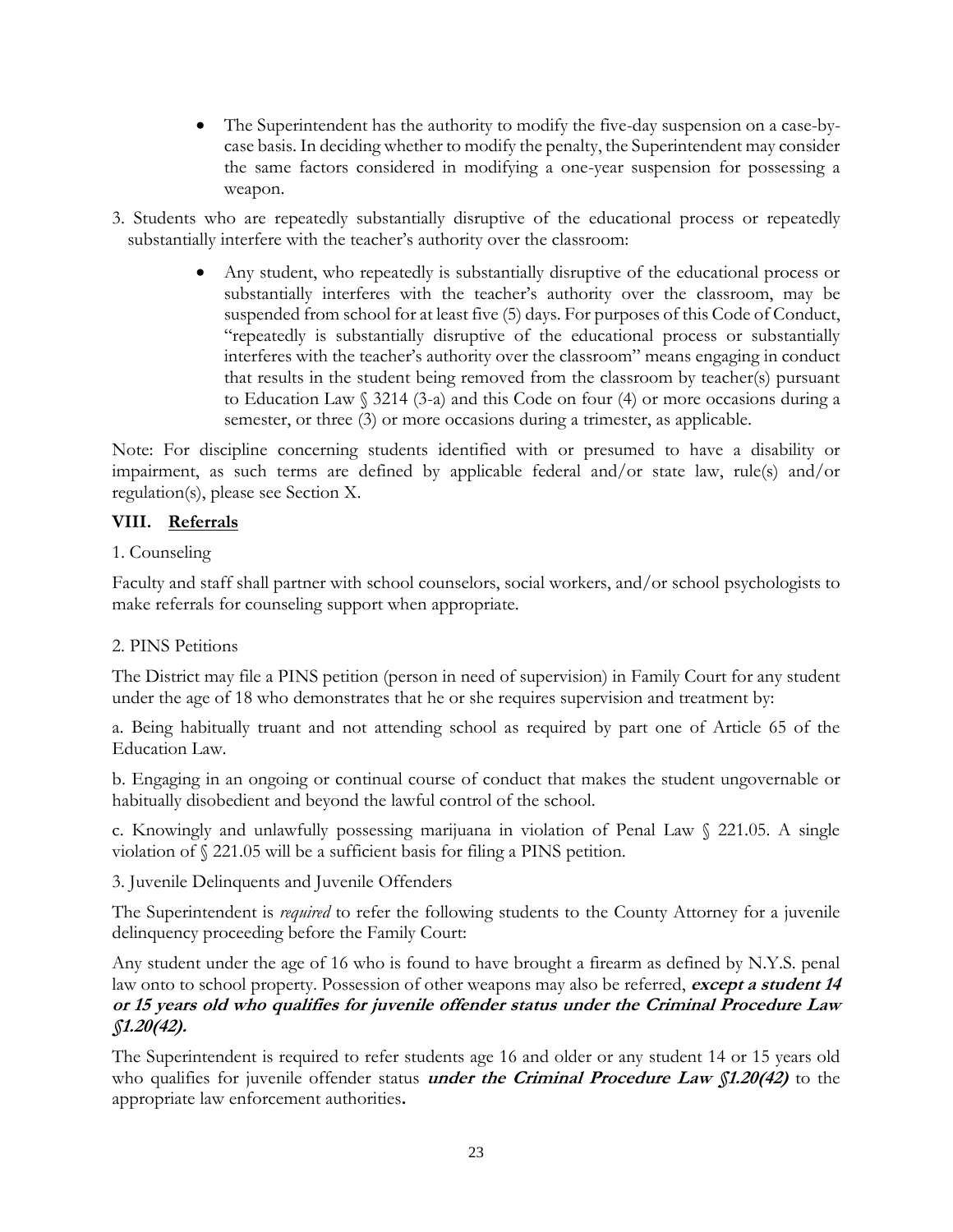#### **IX. Alternative Instruction**

When a teacher removes a student of any age from class, or a student of compulsory attendance age is suspended from school pursuant to Education Law §3214, the District will take immediate steps to provide alternative means of instruction for the student in accordance with Education Law §3214. However, once a student is no longer of compulsory age, it shall be in the District's discretion whether to provide such alternative education to the student.

#### **X. Discipline of Students with Disabilities or Physical or Mental Impairment(s), which Substantially Limit(s) One or More Major Life Activities**

A Principal may suspend a student identified as having a disability or physical or mental impairment, which substantially limits one or more major life activities for a short-term (5 school days or less) in the same manner as he/she may suspend non-disabled students. In addition, the Superintendent may order the placement of a student with a disability or physical or mental impairment, which substantially limits one or more major life activities into an Interim Alternate Educational Setting ("IAES"), which setting may include home instruction, for up to ten (10) days, inclusive of any period in which the student has been suspended or removed by the Principal for the same behavior, if the Superintendent determines in accordance with the procedures set forth in Education Law Section 3214 that the student has engaged in behavior that warrants a suspension and the suspension or removal does not exceed the amount of time non-disabled students would be subject to suspension for the same behavior.

A student identified as having a disability or is presumed to have a disability, as provided for in Part 200 of the rules and Regulations of the Commissioner of Education and/or a student identified as having a physical or mental impairment which substantially limits one or more major life activities pursuant to §504 of the Rehabilitation Act of 1973 ("504") or American with Disabilities Act ("ADA"), who is suspended for a period in excess of five school (5) days is entitled to a hearing in accordance with Education law §3214.

If there is no basis for knowledge that the student is a student with a disability or physical or mental impairment, which substantially limits one or more major life activities prior to taking disciplinary measure against the student, the student may be subjected to the same disciplinary measures as any other nondisabled student who engaged in comparable behaviors.

However, if a request for an individual evaluation is made while such nondisabled student is subjected to a disciplinary removal an expedited evaluation shall be conducted and completed in the manner prescribed by applicable federal state law and regulation. Until the expedited evaluation is completed, the nondisabled student who is not presumed to have a disability or physical or mental impairment, which substantially limits one or more major life activities for disciplinary purposes shall remain in the educational placement determined by the District, which can include suspension.

The following rules shall apply before any disciplinary penalty may be imposed at a hearing for a student identified as having a disability or physical or mental impairment, which substantially limits one or more major life activities or who is presumed to have a disability or physical or mental impairment, which substantially limits one or more major life activities:

#### **§504/ADA Disability**

Before any student identified as having a physical or mental impairment, which substantially limits one or more major life activities, is suspended in excess of ten (10) school days, the §504 multi-disciplinary committee must make a determination regarding whether the conduct underlying the charge(s) was related to the student's impairment.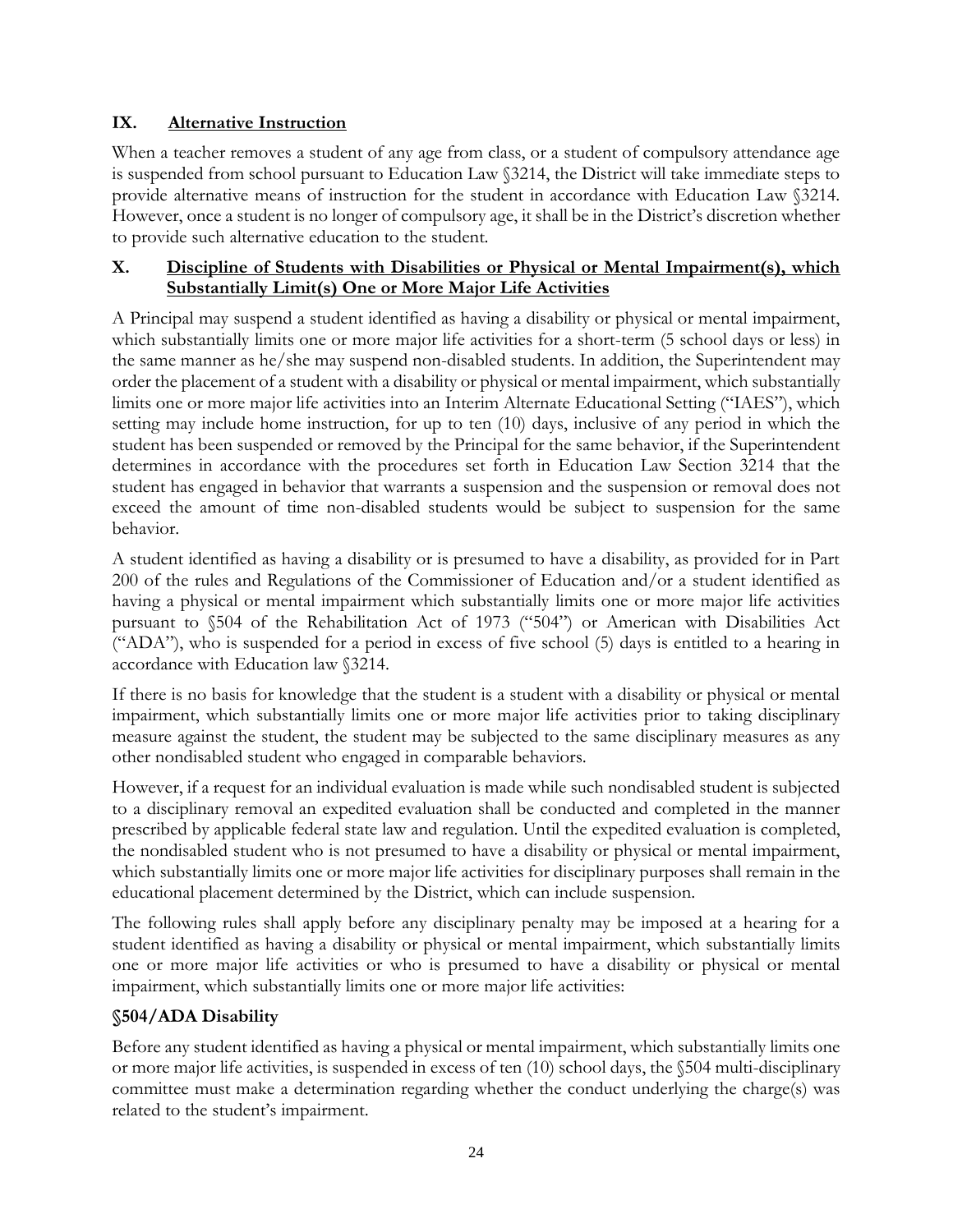- 1. If a nexus is found between the physical or mental impairment and the conduct, no additional discipline shall be imposed and the record of discipline imposed to date shall be expunged, except in cases where the student has been found guilty of possession of a weapon and/or serious bodily injury. In such cases, the student may be placed in an IAES for a period of up to forty-five (45) days, as more fully set forth below in "Suspensions for Misconduct involving Weapons and/or Drugs and/or Serious Bodily Injury."
- 2. If no nexus is found, discipline may be imposed upon remand to the Superintendent or designated hearing officer pursuant to Education law §3214 in the same manner as all other non-disabled students.

A student shall be presumed to have a physical or mental impairment, which substantially limits one or more major life activities, if prior to the time the behavior occurred:

- 1. The parent or guardian of the child has expressed in writing to supervisory or administrative personnel of the appropriate education agency or to a teacher of the student that the student is in need of §504 accommodation(s), provided that such notification may be oral if the parent does not know how to write or has a disability or impairment that prevents a written statement; or
- 2. The parent of the student has requested an evaluation of the student by §504 Committee; or
- 3. A teacher of the student or other personnel of the District has expressed specific concern about a pattern of behavior demonstrated by the student to supervisory personnel in the District in accordance with the District's child-find procedures.

A student shall not be presumed to have a physical or mental impairment, which substantially limits one or more major life activities for discipline purposes, if, as a result of receiving the information specified above:

- 1. The parent of the student has not allowed a relevant evaluation of the student by the §504 Committee;
- 2. The parent of the student has refused the §504 Plan/accommodations; or
- 3. It was determined by the §504 Committee that the student is not eligible as a student with a physical or mental impairment, which substantially limits one or more major life activities pursuant to §504 of the Rehabilitation Act of 1973 ("504") or American with Disabilities Act  $($ "ADA").

#### **Individuals with Disabilities Education Act (IDEA Disability) and/or Part 200 of the Commissioner's Regulations**

Before any change in placement, i.e. suspension in excess of ten (10) school days, may be made for students classified as having a disability or presumed to have a disability, as provided for in Part 200 of the Rules and Regulations of the Commissioner of Education, a Manifestation team, composed of members of the District's Committee of Special Education ("CSE") must make a determination as to whether the conduct was a manifestation of the student's disability (or presumed disability).

A series of suspensions that are each ten (10) school days or fewer in duration may create a pattern of exclusions that constitutes a disciplinary change in placement if they cumulate to more than ten (10) school days in a school year. That determination will be made on a case-by-case basis in accordance with applicable laws. Among the factors to be considered in making this determination is the length of each suspension, whether the student's behavior is substantially similar to the student's behavior in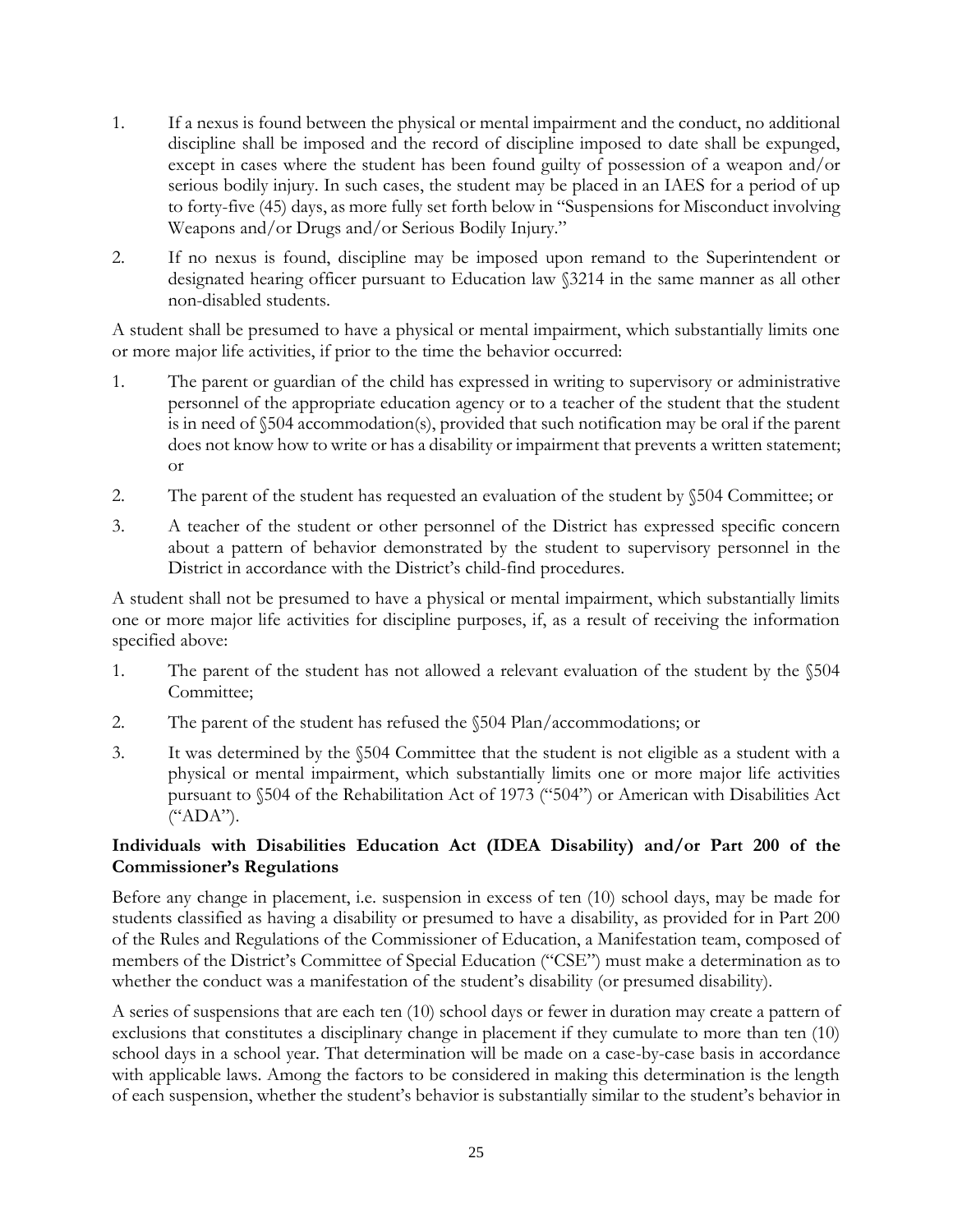previous incidents that resulted in the series of removals, the proximity of the suspensions to one another and the total amount of time the student has been excluded from school.

A student shall be presumed to have a disability if prior to the time the behavior occurred:

- 1. The parent or guardian of the child has expressed in writing to supervisory or administrative personnel of the appropriate education agency or to a teacher of the student that the student is in need of special education, provided that such notification may be oral if the parent does not know how to write or has a disability that prevents a written statement; or
- 2. The parent of the student has requested an evaluation of the student; or
- 3. A teacher of the student or other personnel of the District has expressed specific concern about a pattern of behavior demonstrated by the student to supervisory personnel in the District in accordance with the District's child-find procedures.

A student shall not be presumed to have a disability for discipline purposes, if, as a result of receiving the information specified above:

- 1. The parent of the student has not allowed a relevant evaluation of the student by the Committee on Special Education ("CSE");
- 2. The parent of the student has refused services; or
- 3. It was determined by the CSE or Committee on Preschool Special Education ("CPSE") that the student is not eligible as a student with a disability; pursuant to 200.4 or 200.16 of the Regulations of the Commissioner of Education.

#### **Manifestation Determinations Pursuant to the IDEA and/or Part 200 of the Commissioner's Regulations**

A Manifestation Team shall include a representative of the school District knowledgeable about the student and interpretation of information about child behavior, the parent and relevant members of the CSE as determined by the parent and the school District. The parent must receive written notification within a reasonable time prior to any manifestation team meeting to ensure that the parent has an opportunity to attend. The notification shall inform the parents(s) of the purpose of the meeting, the names of the individuals expected to attend, and shall inform the parent(s) their right to have relevant members of the CSE participate at the parent's request.

- 1. When making a manifestation determination, the Manifestation Team shall review all relevant information in the student's file including the student's IEP, any teacher observations and any relevant information provided by the parents to determine if;
	- a. The conduct in question was caused by or had a direct and substantial relationship to the student's disability; or
	- b. The conduct in question was a direct result of the school District's failure to implement the IEP.

If either of the aforementioned criteria listed as "a" and "b" above are answered affirmatively, the conduct in question shall be deemed to be a manifestation of the student's disability.

When the Manifestation Team determines that the conduct in question was a manifestation of a student's disability, the CSE shall meet to recommend and conduct a functional behavioral assessment and implement (or modify) a behavior intervention plan in accordance with 8 NYCRR §201.4(d)(2)(a).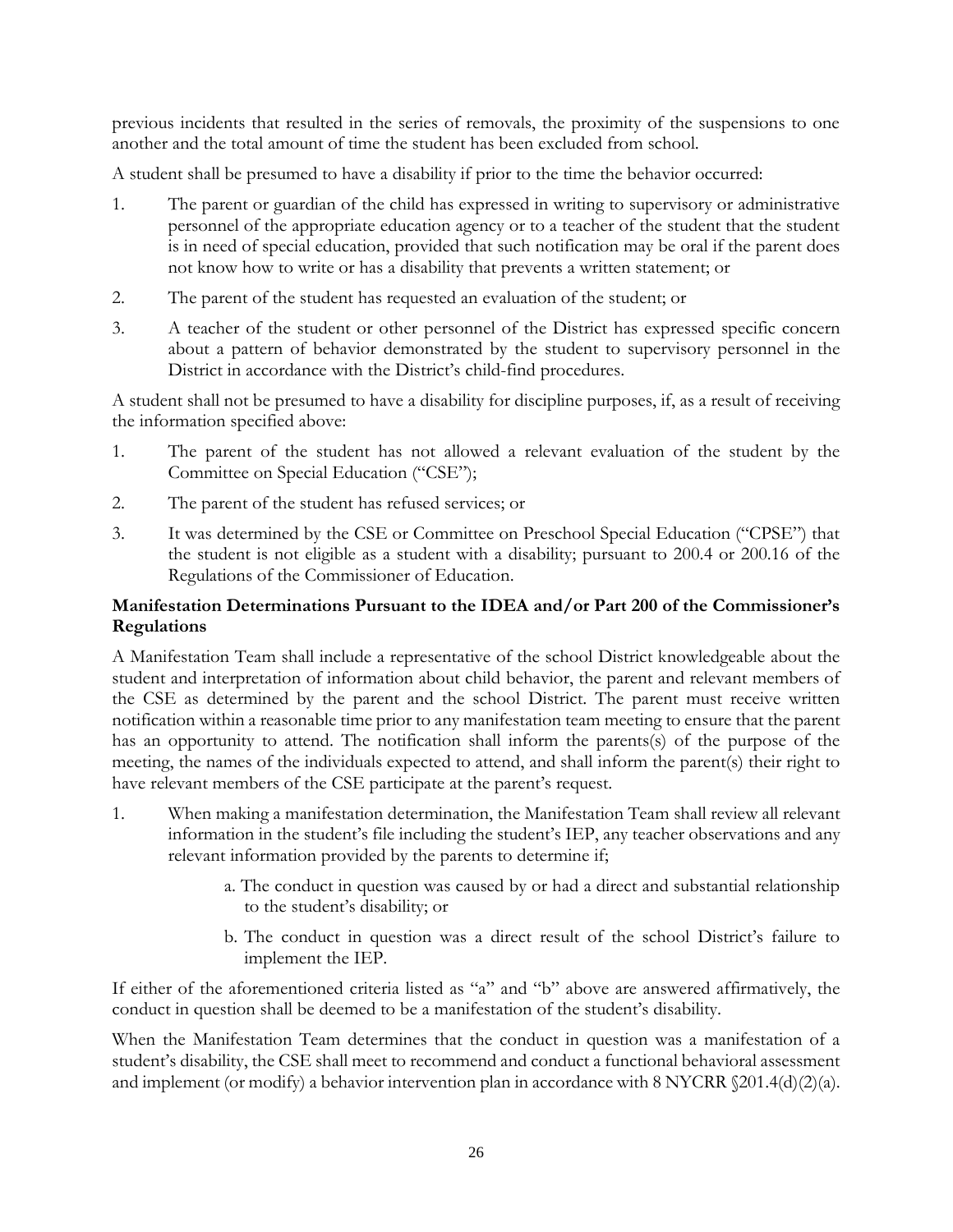If the CSE meets to consider a change in placement in conjunction with the manifestation determination**,** prior written notice of such meeting must be provided to the parent(s) in a reasonable time before the meeting.

#### **Discipline of Students with Disabilities Pursuant to the IDEA and/or Part 200 of the Commissioner's Regulations when the Manifestation Team has made an Affirmative "Manifestation Finding"**

When a disabled student's conduct is determined to be a manifestation of the child's disabling condition, such student may only be suspended from school for more than ten (10) consecutive school days, if one of the following applies:

- 1. The CSE recommends a change in placement on the student's Individualized Education Plan (IEP) and Behavior Intervention Plan and the parent, guardian or eighteen-year or older student consents to such change in writing following receipt of their Procedural Safeguards Notice.
- 2. A court order or order from an impartial hearing officer of suspension/removal of a dangerous student pursuant to 8 NYCRR 201.8 is obtained.
- 3. The violation involves weapons, drugs/controlled substances or serious bodily injury.

#### **Suspensions of Students with Disabilities Pursuant to the IDEA and/or Part 200 of the Commissioner's Regulations for Misconduct involving Weapons and/or Drugs and/or Serious Bodily Injury**

A student classified or suspected of having a disability may be suspended and placed in an Interim Alternative Educational Setting ("IAES"), which may include home instruction, for up to forty-five (45) school days (less if the discipline for a non-disabled student would be less), if the student is found guilty of: 1) carrying or possessing a weapon while at school, on school property or while at a school function; 2) knowingly possessing or using illegal drugs, or selling or soliciting the sale of a controlled substance while at school, on school premises or while at school function; or 3) inflicting a serious bodily injury to another person while at school or a school function.

- 1. In accordance with law, the term "weapon" means "a weapon, device, instrument, material or substance, animate or inanimate, that is used for, or is readily capable of causing death or serious bodily injury, except that such term does not include a pocket knife with a blade of less than 2 ½ inches in length."
- 2. In accordance with law, the term "illegal drugs" means controlled substances and cannabis but not those legally possessed or used under the supervision of a licensed health care professional or other permitted authority under the Federal Controlled Substances Act or under any other provision of Federal Law. Controlled substances are drugs and other substances identified under schedules set forth in applicable Federal law provisions.
- 3. In accordance with law, the term "serious bodily injury" means bodily injury which involves a substantial risk of death; extreme physical pain; protracted and obvious disfigurement; or protracted loss or impairment of the function of a bodily member, organ or mental faculty.

Before a student is suspended and placed in an IAES for up to 45 school days for behavior involving weapons and/or drugs and/or serious bodily injury, the Manifestation Team or 504 multidisciplinary team must conduct a meeting to determine whether such conduct is related to the student's disability. Placement in an IAES as a result of conduct involving weapons and/or drugs and/or serious bodily injury is not contingent upon a Manifestation Team determination that the misconduct is not related to the student's disability.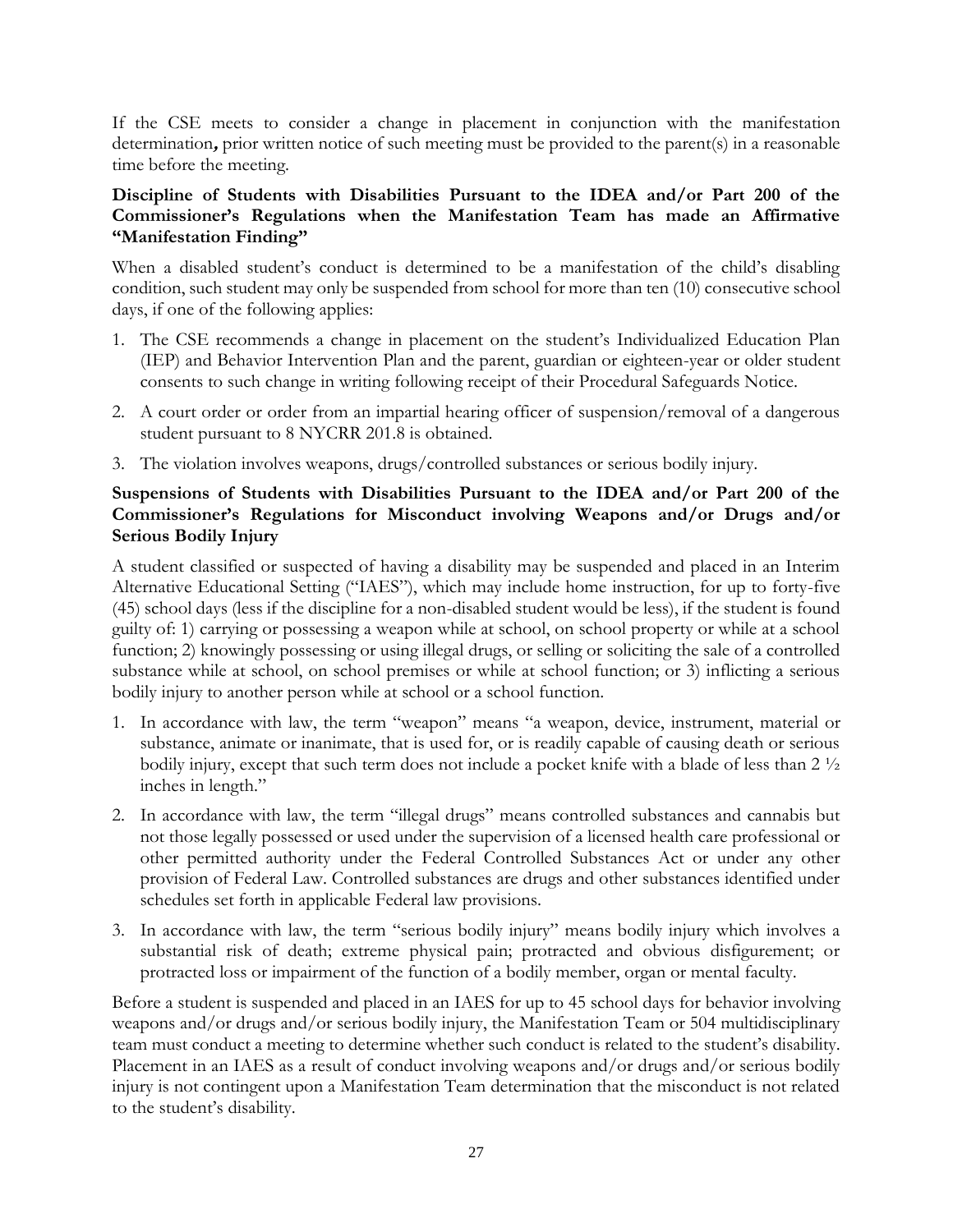- 1. If the student is or may be placed in an IAES, the CSE shall, as appropriate, recommend functional behavioral assessment and behavior intervention, or review any such pre-existing plan for modification; and
- 2. The CSE shall determine and recommend an IAES reasonably calculated to enable the child to continue to receive educational services, participate in the general curriculum and progress toward meeting IEP goals and objectives during the period of suspension from instruction.

#### **Expedited Due Process Hearings for Students with Disabilities Pursuant to the IDEA and/or Part 200 of the Commissioner's Regulations**

- 1. An expedited due process hearing shall be conducted in the manner specified by 8 NYCRR 201.11 of the Commissioner's regulations, if:
	- a. The District requests such a hearing to obtain an order of an impartial hearing officer placing a student with a disability in an IAES where school personnel maintain that it is dangerous for the student to be in his or her current educational placement, or during the pendency of due process hearings where school personnel maintain that it is dangerous for the student to be in his or her current educational placement during such proceedings.
	- b. The parent requests such a hearing from a determination that the student's behavior was not a manifestation of the student's disability, or relating to any decision regarding placement, including but not limited to any decision to place the student in an IAES.
- 2. During the pendency of an expedited due process hearing or appeal regarding the placement of a student in an IAES for behavior involving weapons, illegal drugs or controlled substances, or on grounds of dangerousness, or regarding a determination that the behavior is not a manifestation of the student's disability for student who has been placed in an IAES, the student shall remain in the IAES pending the decision of the impartial hearing officer or until expiration of the IAES placement, whichever occurs first, unless the parents and the District agree otherwise.
- 3. If school personnel propose to change the student's placement after expiration of an IAES placement, during the pendency of any proceeding to challenge the proposed change in placement, the student shall remain in the placement prior to removal to the IAES, except where the student is again placed in an IAES.
- 4. An expedited due process hearing shall be completed within 15 business days of receipt of the request for a hearing. Although the impartial hearing officer may grant specific extensions of such time period, he or she must mail a written decision to the District and the parents within five (5) business days after the last hearing date, and in no event later than 45 calendar days after receipt of the request for a hearing, without exceptions or extensions.

#### **Discipline of Students with Disabilities Pursuant to the IDEA and/or Part 200 of the Commissioner's Regulations when the Manifestation Team has made a "No Manifestation Finding"**

Where a student with a disability's conduct is found not to be a manifestation of his/her disability he/she may be disciplined in the same manner and to the same extent as non-disabled students. In such instances, the CSE shall meet upon proper notice to determine any appropriate evaluations which must be performed, changes to a student's IEP and/or to recommend an appropriate IAES where the child can continue to receive educational services, although in another setting, that enable the child to participate in the general education curriculum and progress toward meeting IEP goals and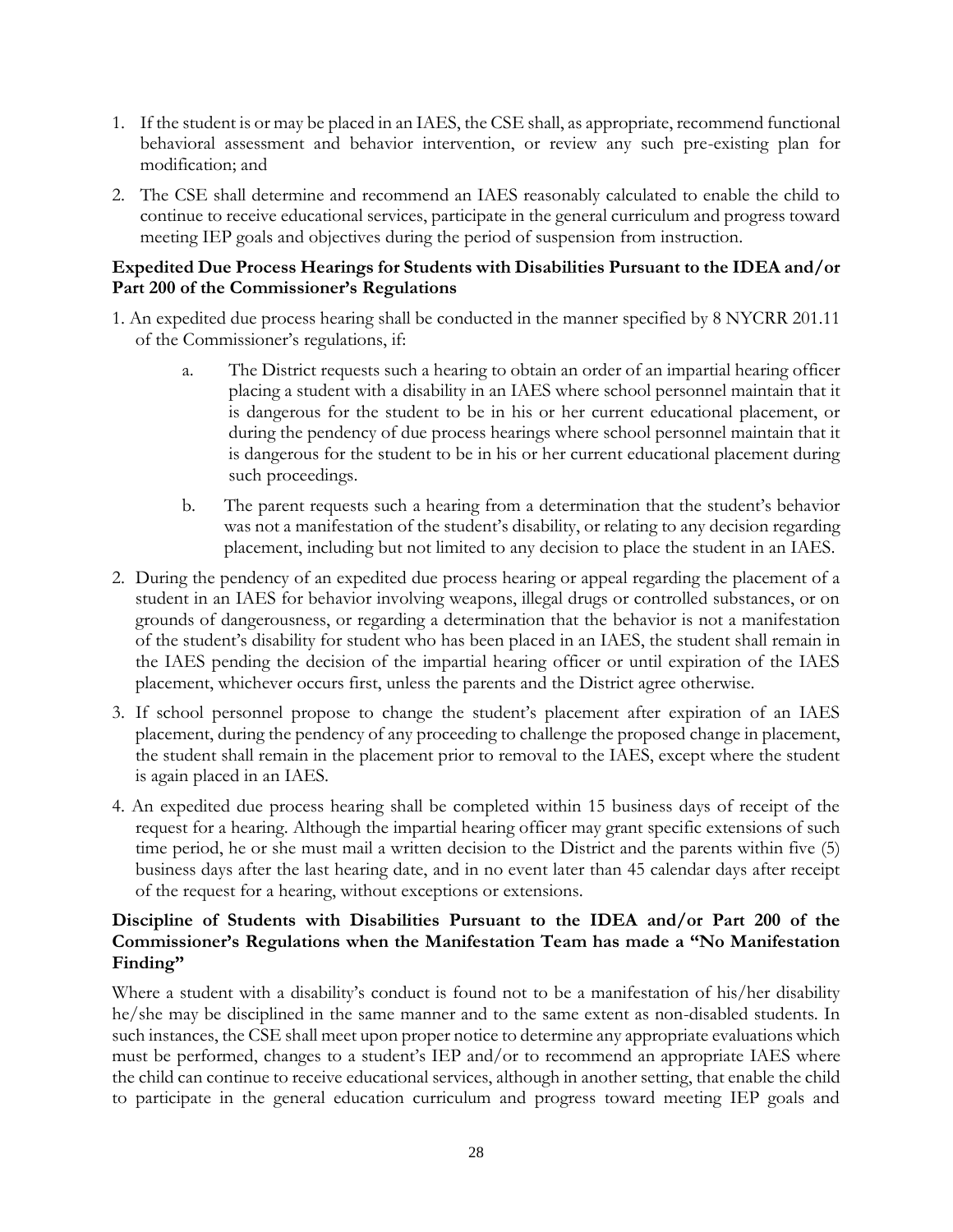objectives during the period of suspension from instruction. Where a suspension or disciplinary change in placement will exceed 10 school days, the CSE shall conduct a functional behavioral assessment and implement or modify a behavior intervention plan, as well as implement modifications intended to avoid a recurrence of the behavior.

#### **XI**. **Corporal Punishment**

The Rules of the Board of Regents prohibit any teacher, administrator, officer, employee or agent of the District from the use of corporal punishment and/or verbal abuse against a student. Corporal punishment means any act of physical force upon a student for the purpose of punishing that student, except as otherwise provided below.

#### **Physical Restraints**:

In situations where alternative methods cannot reasonably be used, the use of reasonable physical force is permitted, for the following purposes:

- (i) To protect oneself from physical injury;
- (ii) To protect another student or teacher or any person from physical injury;
- (iii) To protect the property of the school or others; or

(iv) To restrain or remove a student whose behavior is interfering with the orderly performance of school District functions, powers and duties, if that student has refused to comply with a request to refrain from further disruptive acts. In such cases, an administrator or designee will be authorized to remove such student from the school District function.

The use of aversive intervention is also prohibited, except in specific cases, subject to compliance with the procedures set out in the Commissioner's Regulations.

In compliance with the Commissioner's Regulations, the Board of Education hereby adopts the following procedures for the investigation of complaints about the use of corporal punishment by District personnel.

- District personnel receiving any such complaint shall file a written report with the Assistant Superintendent within three (3) school days of the reported incident.
- The School District shall conduct and encourage appropriate staff members to attend seminars and workshops to update their knowledge of disciplinary rules and to discuss in detail the scope, application and elements of the offenses of such disciplinary rules. These seminar/workshops will be implemented in the regular monthly Principal's meetings or at other appropriate occasions, as necessary.
- The School District shall direct its administrators, teachers and other appropriate staff members to explain in any records, correspondence or other disciplinary documents, the specific behavior that constitutes a violation of the disciplinary rules and results in discipline against any student.

#### **XII. Sexual Harassment**

The Irvington School District is committed to a collegial environment in which all individuals are treated with respect and dignity. Each individual has the right to work and study in an atmosphere that promotes equal opportunities and prohibits discriminatory practices, including sexual harassment. Therefore, the School District expects that all relationships among persons in the School District,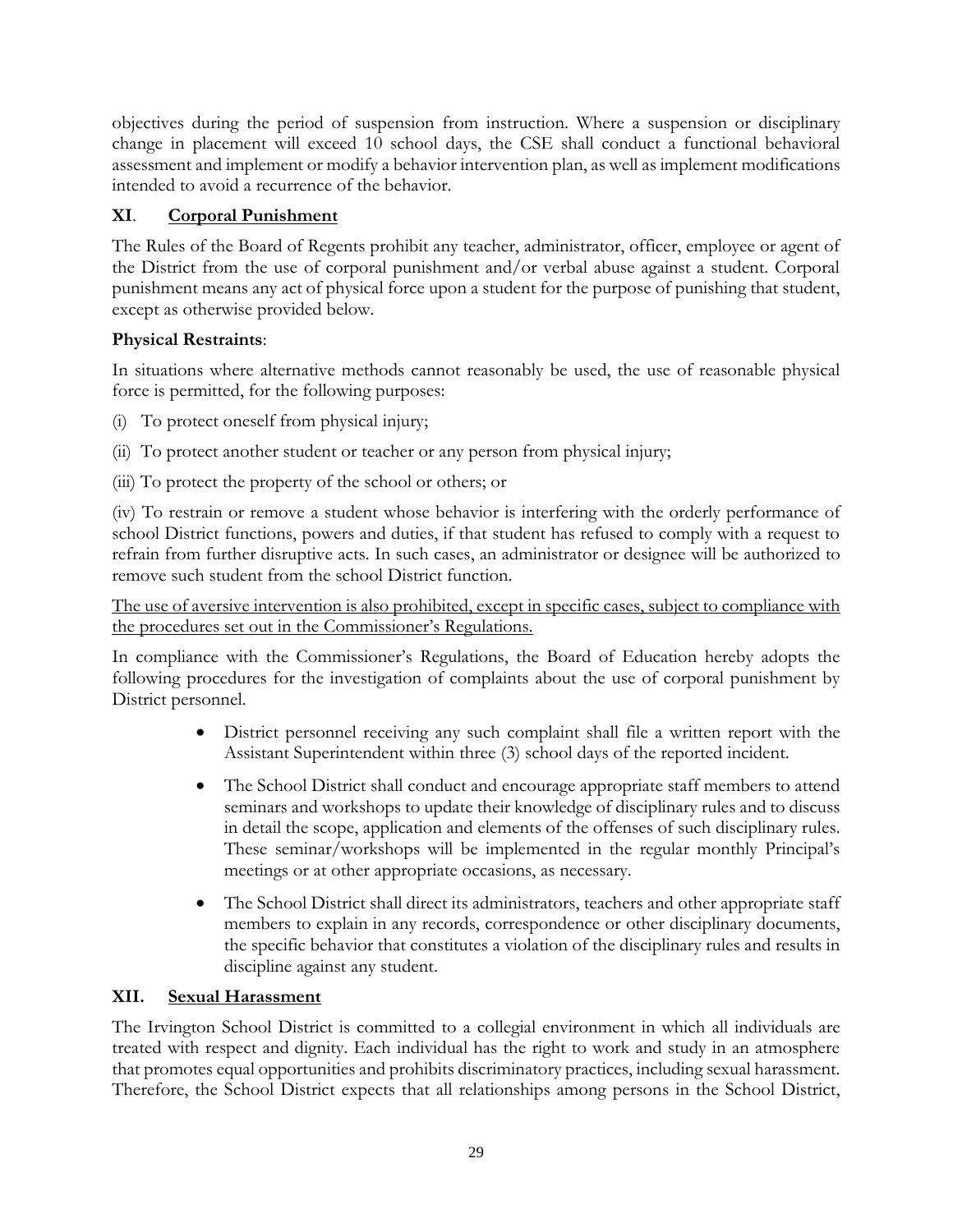including but not limited to employees, students, volunteers, and vendors, will be free of bias, prejudice, and harassment.

Sexual harassment is defined as unwelcome sexual advances, requests for sexual favors, and other verbal or physical conduct of a sexual nature when such conduct has the purpose or effect of unreasonably interfering with an individual's work or academic performance or creating an intimidating, hostile, or offensive working or academic environment.

Sexual harassment may include a range of subtle and not so subtle behaviors and may involve individuals of the same or different gender. Depending upon the circumstances, these behaviors may include, but are not limited to:

- Unwanted sexual advances
- Subtle or overt pressure for sexual favors
- Sexual jokes
- Innuendos
- Advances or propositions
- Verbal abuse of a sexual nature
- Graphic commentary about an individual's body, sexual prowess or sexual deficiencies
- Leering, whistling, touching, pinching, assault, coerced sex acts or suggestive, insulting, or obscene comments or gestures
- Display on school property of sexually suggestive objects or pictures
- Wearing sexually suggestive garments
- Other physical, verbal, or visual conduct of a sexual nature.

The School District encourages individuals who believe they are being harassed to promptly notify the offender that his/her behavior is unwelcome (recommended but not required). Students should discuss their concerns with any trusted member of the staff such as a teacher, nurse, Principal, or counselor. It should be recognized that the member of the staff *must* report the incident to the designated Title IX Officer.

The allegation will be investigated promptly by the designated Title IX Officer and may include interviews with the parties involved and, where necessary, with individuals who may have observed the alleged conduct or have relevant information.

Complaints will be kept confidential to the extent practicable and appropriate. Retaliation against an individual for reporting sexual harassment or in assisting in providing relevant information is a serious violation of this policy and will be treated with strict discipline.

Responsive action to sexual harassment may include: training, referral to counseling, and/or a range of disciplinary action including school suspension or termination of an employee.

If a party does not agree with the resolution of a complaint, that party may file written comments with the Superintendent. If the party does not agree with the Superintendent's resolution of the matter, the party may refer the matter to the President of the Board of Education for consideration by the entire Board of Education. A complainant has the legal right to file a complaint with the U.S. Equal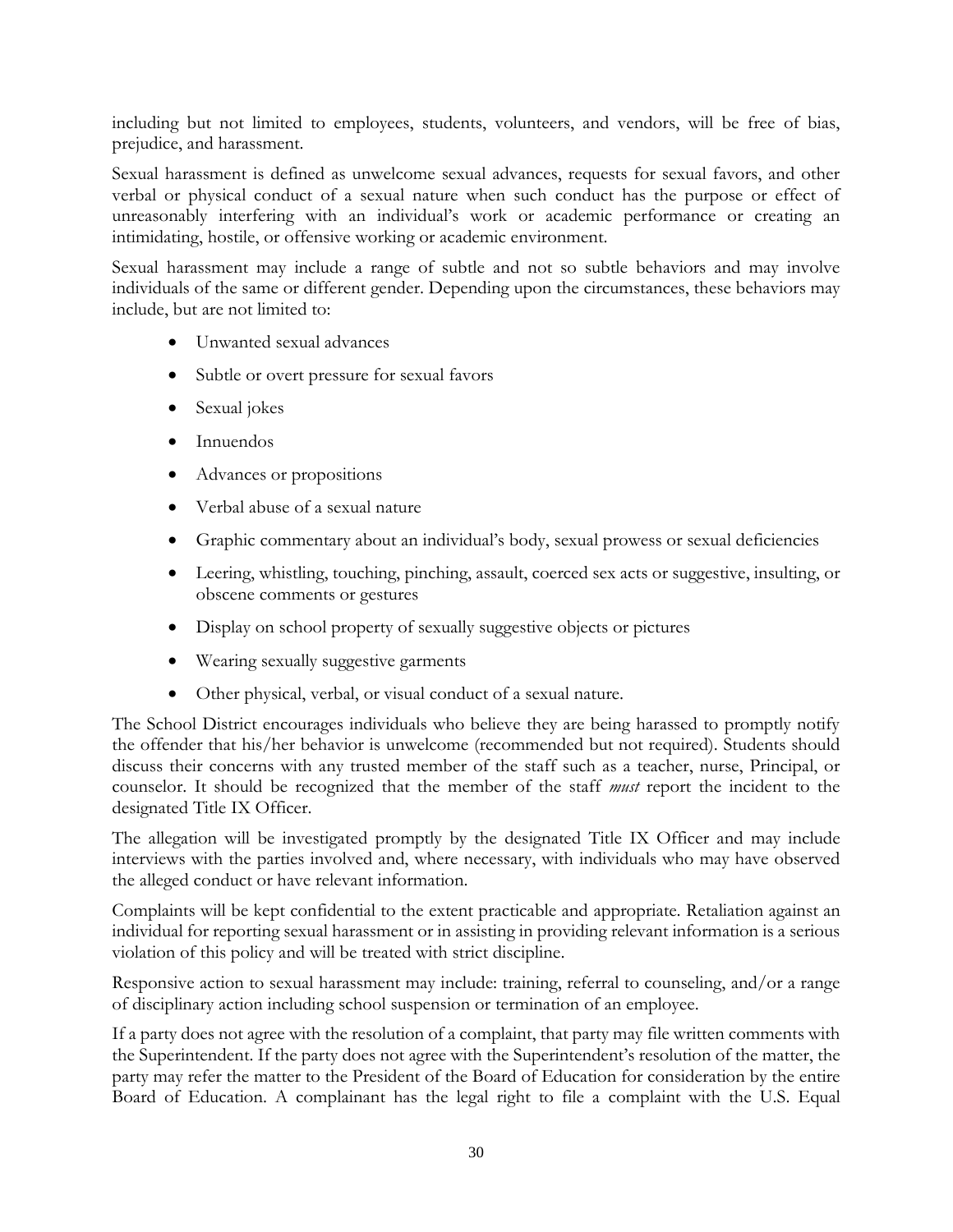Employment Opportunity Commission, the Office of Civil Rights of the Department of Education, and other agencies that enforce laws concerning discrimination.

#### **XIII. Smoking/Tobacco/Vaporizing Devices**

Each school of the Irvington School District is a tobacco-free and electronic and/or vaporizing device-free campus. Pursuant to federal and New York State law, smoking, use of tobacco, and/or use of electronic and/or vaporizing devices is forbidden and *no* person, including visitors, shall smoke, use tobacco, and/or use electronic and/or vaporizing devices, and no student shall possess such devices or tobacco, on school grounds (i.e., any school facility, building, structure, and surrounding outside grounds within the school's property), at school sponsored activities and field trips, on school buses or other vehicles transporting children.

#### **XIV**. **Student Searches and Interrogations**

The Board of Education is committed to ensuring an atmosphere on school property and at school functions that is safe and orderly. To achieve this kind of environment, any school official authorized to impose a disciplinary penalty on a student may question a student about an alleged violation of law or the District Code of Conduct.

School officials questioning students shall advise such student why he/she is being questioned. However, parents and students should be aware that school officials are under no obligation to contact a student's parent/guardian prior to questioning the student nor are students entitled to be advised of their legal rights, i.e. "Miranda" warning, prior to any questioning by a school official, as such rights only apply to situations where an individual is being questioned while in the custody of the police.

An authorized school official may conduct a search of a student and/or his/her belongings so long as the school official has a legitimate reason for the search. Before searching a student or the student's belongings, the authorized school official should attempt to get the student to admit that he or she possesses physical evidence that they violated the law or the District Code of Conduct, or get the student to voluntarily consent to the search. Searches will be limited to the extent necessary to locate the evidence sought.

Whenever practical, searches will be conducted in the privacy of administrative offices and students will be present when their possessions are being searched.

Student Lockers, Desks and other School Storage Places

Student lockers, desks and other school storage places may be subject to search at any time by school officials without prior notice to students and without their consent.

• Documentation of Searches

The authorized school official conducting the search shall be responsible for promptly recording the following information about each search:

- 1. Name, age and grade of student searched.
- 2. Reasons for the search.
- 3. Name of any informant(s).
- 4. Purpose of search (that is, what item(s) were being sought).
- 5. Type and scope of search.
- 6. Person conducting search and his or her title and position.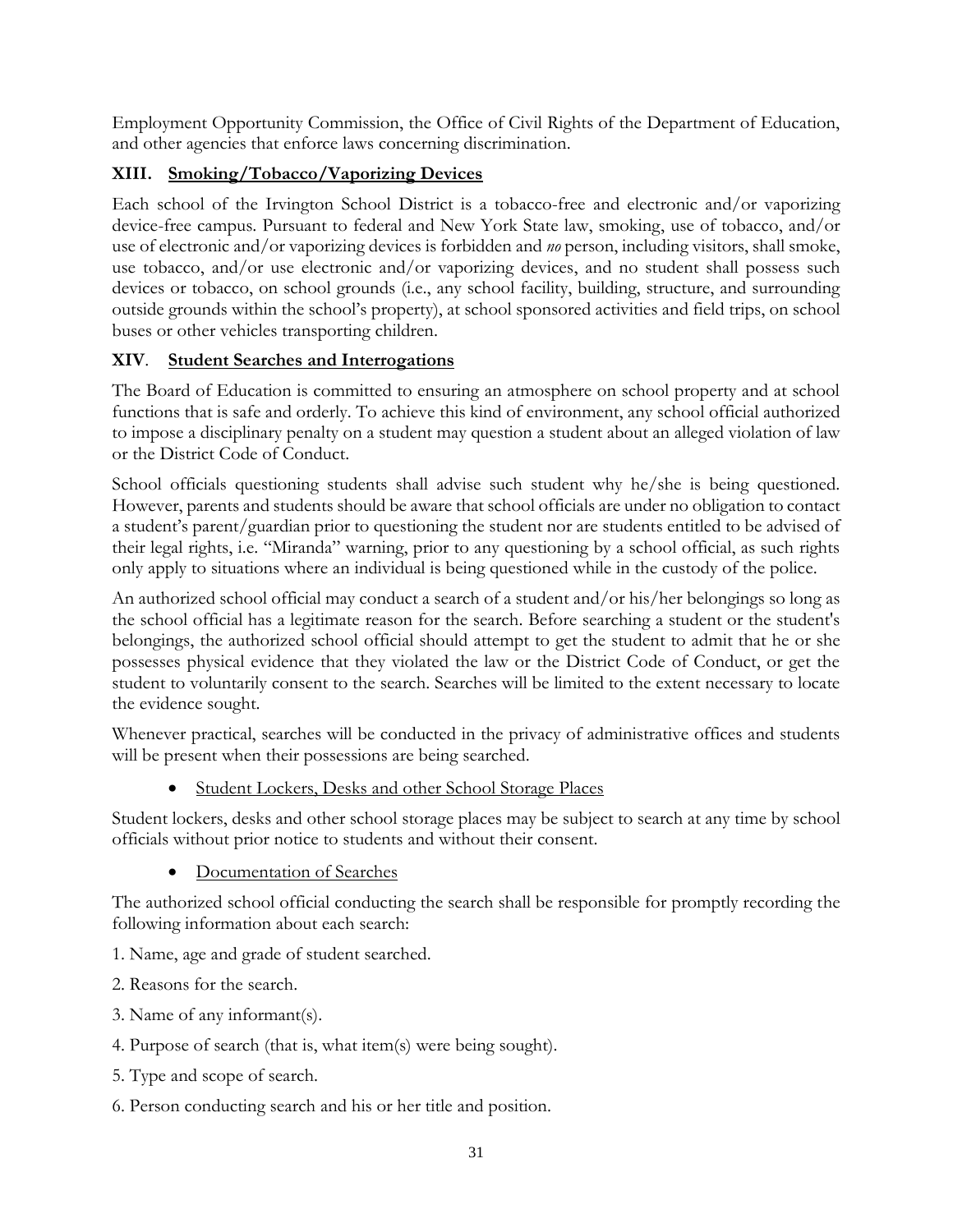- 7. Witnesses, if any, to the search.
- 8. Time and location of search.
- 9. Results of search (that is, what items(s) were found).
- 10. Disposition of items found.
- 11. Time, manner and results of parental notification.

The Principal or his/her designee shall be responsible for the custody, control and disposition of any illegal or dangerous item taken from a student. The Principal or his/her designee shall clearly label each item taken from the student and retain control of the item(s), until the item is turned over to the police. The Principal or his or her designee shall be responsible for personally delivering dangerous or illegal items to legal authorities.

• Police Involvement in Searches and Interrogations of Students

District officials are committed to cooperating with police officials and other law enforcement authorities to maintain a safe school environment. Police officials, however, have limited authority to interview or search students in schools or at school functions, or to use school facilities in connection with police work. Police officials may enter school property or a school function to question or search a student or to conduct a formal investigation involving students only if they have:

1. A search or an arrest warrant; or

2. Probable cause to believe a crime has been committed on school property or at a school function; or

3. Been invited by school officials.

Before police officials are permitted to question or search any student, the Principal or his/her designee shall first try to notify the student's parent to give the parent the opportunity to be present during the police questioning or search. If the student's parent cannot be contacted prior to the police questioning or search, the questioning or search shall be conducted only under exigent circumstances. The Principal or his/her designee will also be present during any police questioning or search of a student on school property or at a school function.

Students who are questioned by police officials on school property or at a school function will be afforded the same rights they have outside the school. This means:

- 1. They must be informed of their legal rights.
- 2. They may remain silent if they so desire.
- 3. They may request the presence of an attorney.
	- Child Protective Services (CPS) Investigations

Consistent with the District's commitment to keep students safe from harm and the obligation of school officials to report to Child Protective Services when they have reasonable cause to suspect that a student has been abused, maltreated or neglected, the District will cooperate with local Child Protective Services workers who wish to conduct interviews of students on school property relating to allegations of suspected child abuse, and/or neglect, or custody investigations.

The school Principal or his/her designee may consent to allow such an interview on the school premises. All requests by Child Protective Services to interview a student on school property shall be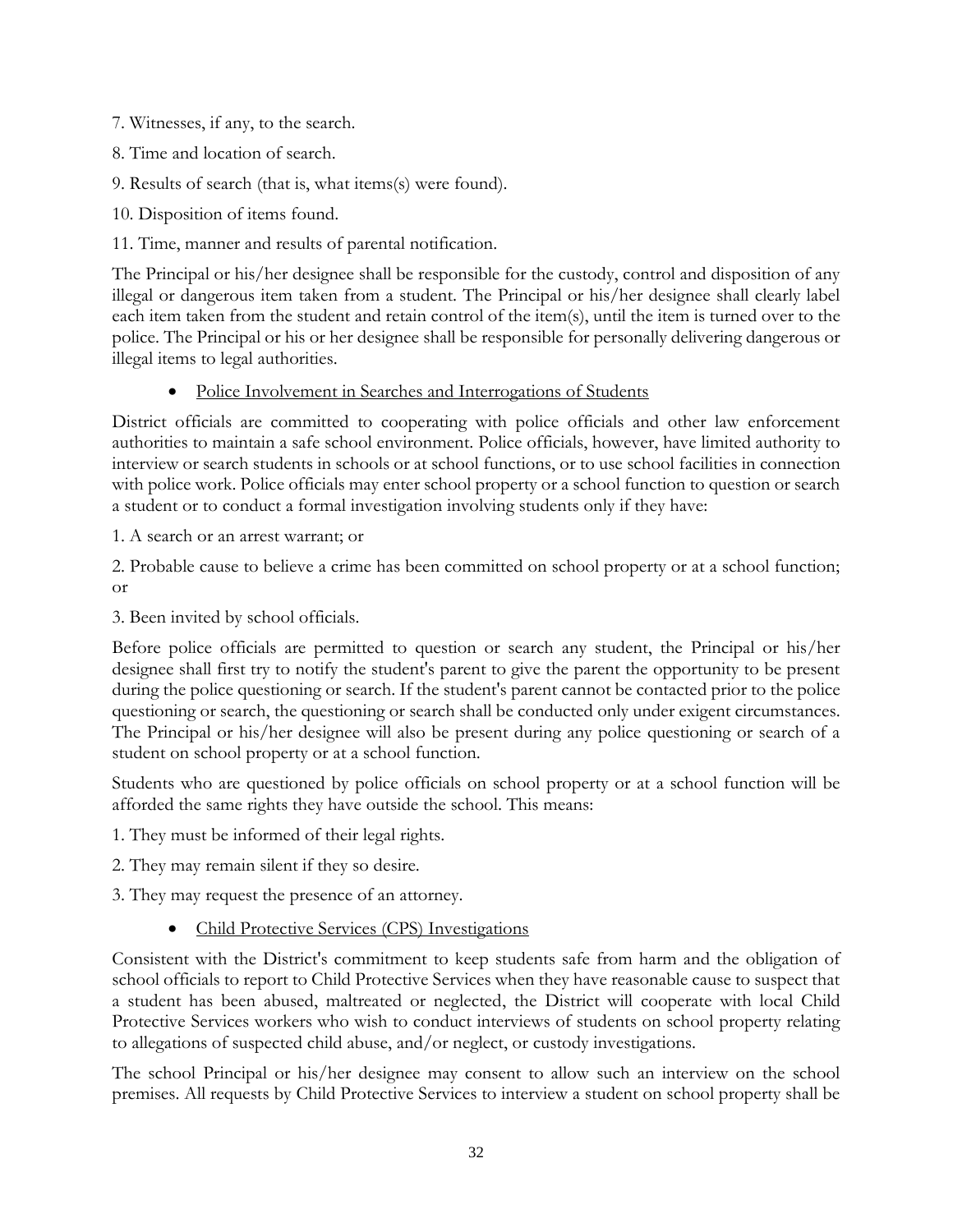made directly to Principal or his/her designee. The Principal or his/her designee shall set the time and place of the interview. The Principal or his/her designee shall decide if it is necessary and appropriate for a school official to be present during the interview, depending on the age of the student being interviewed and the nature of the allegations. If the nature of the allegations is such that it may be necessary for the student to remove any of his or her clothing in order for the child protective services worker to verify the allegations, the school nurse or other District medical personnel must be present during that portion of the interview. No student may be required to remove his or her clothing in front of a Child Protective Services worker or school District official of the opposite sex.

A Child Protective Services worker may not remove a student from school property without a court order, unless the worker reasonably believes that the student would be subject to danger of abuse if he or she were not removed from school before a court order can reasonably be obtained. If the worker believes the student would be subject to danger of abuse, the worker may remove the student without a court order and without the parent's consent.

#### **XV. Visitors to the Schools**

The Board welcomes parents and community members to visit the District's schools to observe the work of the students, teachers, and other staff. In an effort to limit disruptions to learning, such visitations shall be at the discretion of the building administration. No visitor will be allowed in the District's schools without the permission of the building Principal or his/her designee. In addition, the following rules apply to visitors to the schools:

- Anyone who is not a regular staff member or student of the school will be considered a visitor.
- All visitors must obtain permission from the building Principal or his/her designee prior to visiting the District's schools.
- Parents or guardians who wish to observe a classroom while school is in session are required to arrange such visits in advance with the building Principal and the classroom teacher(s), so that class disruption is kept to a minimum.
- All visitors to the school must report to the main office upon arrival at the school and show proper identification. There they will be required to sign the visitor's register and will be issued a visitor's pass, which must be worn at all times while in the school or on school grounds.
- Visitors attending school functions that are open to the public, such as parent-teacher organization meetings or public gatherings are not required to register with the main office.
- Teachers are not expected to take class time to discuss individual matters with visitors.
- Any unauthorized person on school property will be reported to the Principal or his or her designee. Unauthorized persons will be asked to leave. The police may be called if the situation warrants.
- All visitors are expected to abide by the rules for public conduct on school property contained in this Code of Conduct.
- Student visitors to school must apply for permission from the appropriate official in accordance with the building Code of Conduct.

#### **XVI. Public Conduct on School Property (See Board Policy 3282)**

The District is committed to providing an orderly, respectful environment that is conducive to learning. To create and maintain this kind of an environment, it is necessary to regulate public conduct on school property and at school functions. For purposes of this section of the Code of Conduct,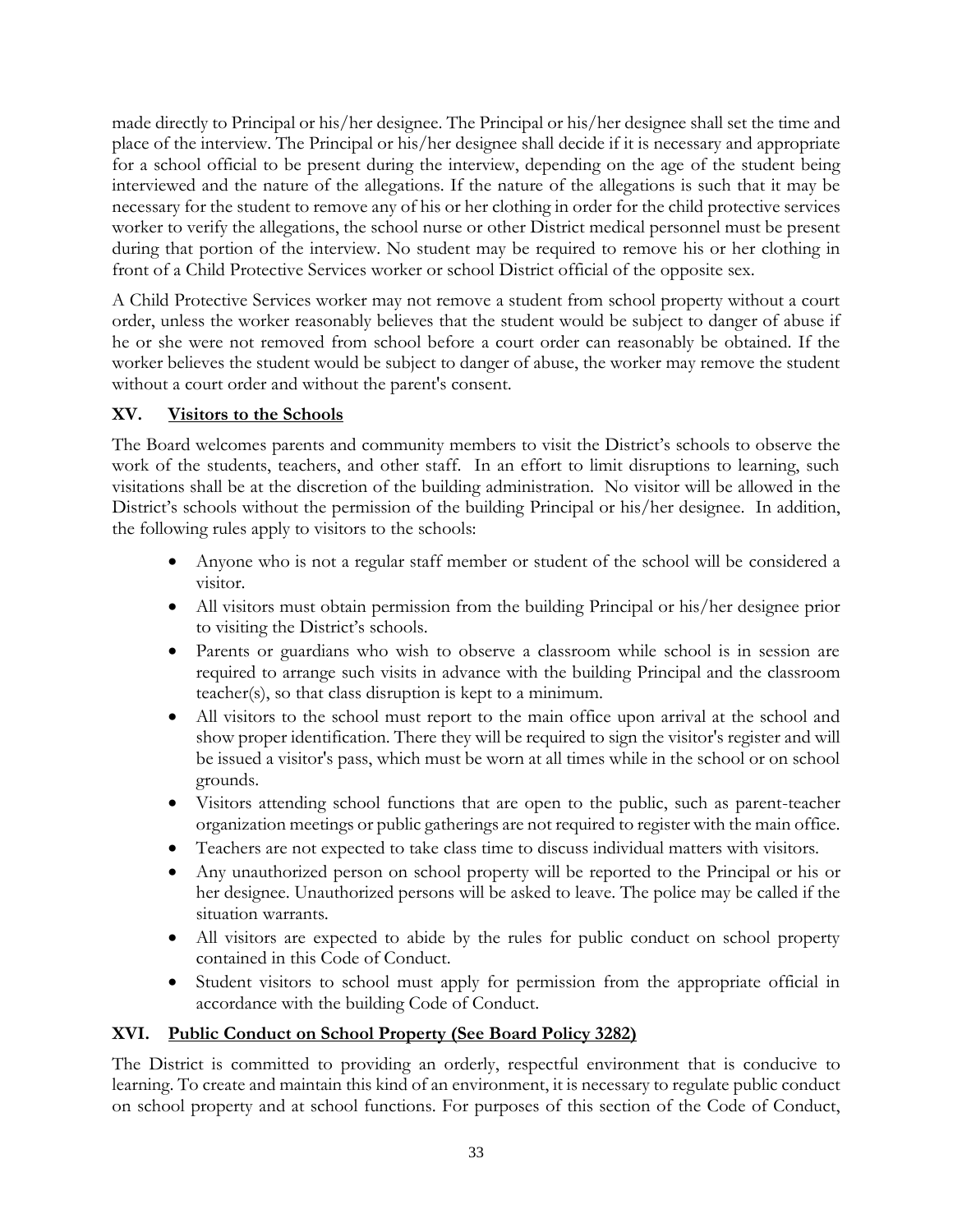"public" shall mean all persons when on school property or attending a school function including students, teachers and District personnel.

The restrictions on public conduct on school property and at school functions contained in this Code of Conduct are not intended to limit freedom of speech or peaceful assembly. The District recognizes that free inquiry and free expression are indispensable to the objectives of the District. The purpose of this Code of Conduct is to maintain public order and prevent abuse of the rights of others. All persons on school property or attending a school function shall conduct themselves in a respectful and orderly manner and must adhere to the guidelines set forth in section IV of this Code of Conduct.

#### **XVII. Misuse of Electronic Media**

Students in the Irvington School District are now able to receive vast amounts of information through our computer networks and the Internet. The Internet represents a massive set of computer databases and networks around the world, which are made available to our students in all schools. Contact can be made with students in other schools within the District, to students in other Districts, in other cities, and in other countries around the world. Massive amounts of information are available in text, photographs, and sound from local agencies and governments, to universities, people, and businesses in every corner of the globe.

Parents should set appropriate guidelines for the use of such technology within the home. The school District must also set guidelines for technology use within the schools to assure the proper use of materials on the Internet, to prevent inappropriate materials from being used in the school setting, and to ensure that all laws appropriate to such information be followed.

With the world now "at the fingertips" of our students, it is most important that the information, programs, and telecommunications made possible by technology, be used in a constructive, educational, safe, and legal manner. Students must know that with power comes responsibility.

Students are required to follow the Acceptable Use Policy in effect in the District. It should be recognized that not all materials found on the Internet are appropriate for students and the District will make attempts to prevent such material from being accessed on our computers. While such material may be a small amount of the information available on the Internet, it does exist. If you have a question or concern regarding such material, please contact the District Technology Coordinator.

While we believe our students will use our technology in a responsible manner, for those who do not do so, consequences will follow. Those consequences can range from the suspension of the use of the Internet and/or network, and/or computers within the school District, to a Superintendent's hearing.

Police will be notified if an electronic media crime has taken place.

Photography: Taking photographs on school grounds, during school hours, using a video camera, digital camera, cell phone, or any other photographic device, without the consent of those individual(s) being videotaped/photographed or without an otherwise valid school purpose, is prohibited. Prior to taking video/photographs for any other reason, using any of the above methods, consent shall be obtained from the building Principal or his/her designee.

#### **XVIII. Use of Electronic Devices**

**Cell Phones, I-Pods and other Electronic Devices:** The use of these items by students will be subject to the discretion of the building Principal or his/her designee. Cross Reference Policy #3160 - Acceptable Use and Policy # 7316 - Cell Phone Policy.

#### **XIX**. **Dissemination of Code of Conduct**: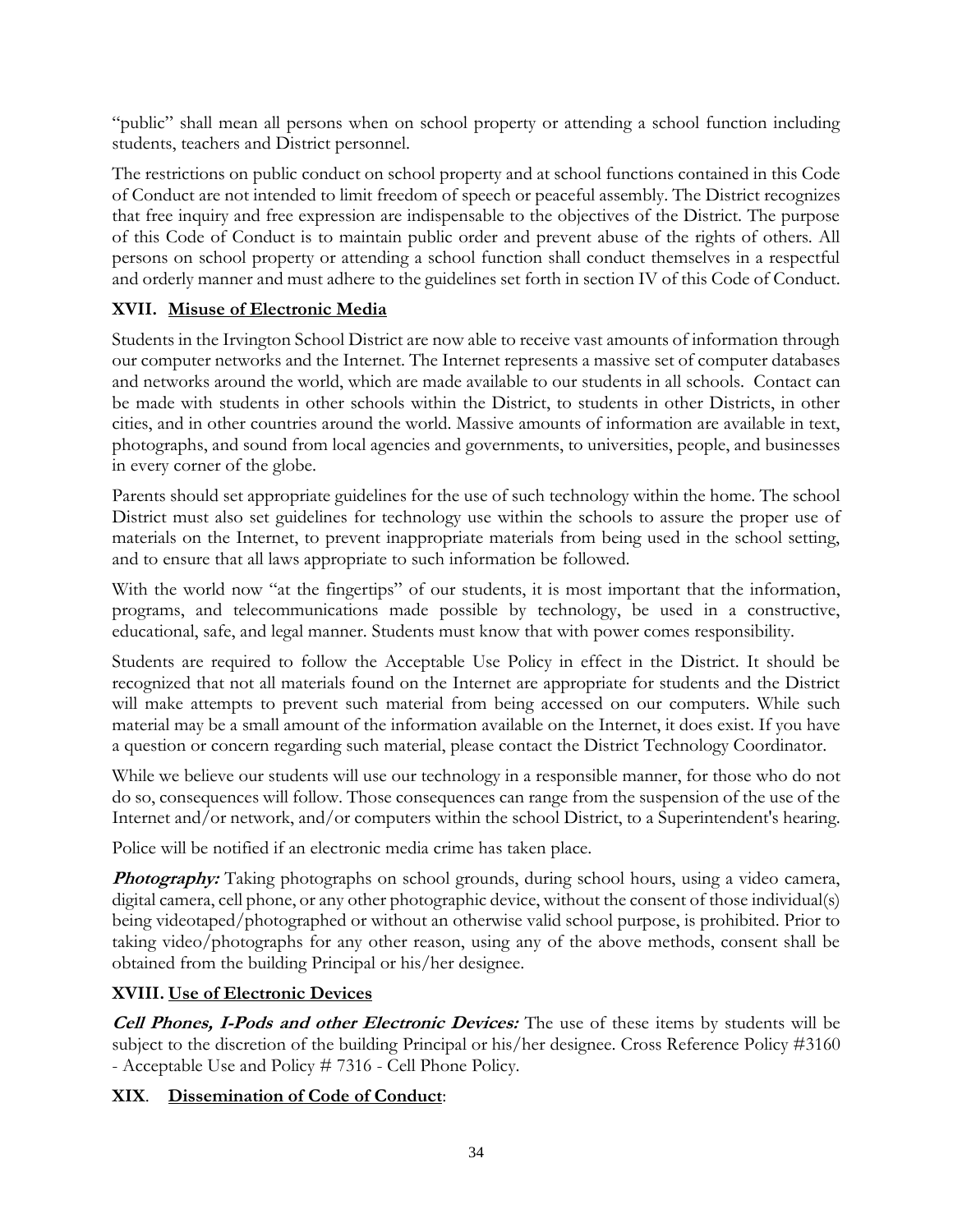The District will work to ensure that the community is aware of this Code of Conduct by:

- 1. Posting the complete Code of Conduct on the District website, including any annual updates and other amendments to the Code;
- 2. Providing copies of a summary of the Code of Conduct to all students in an age-appropriate version, written in plain language, and reviewing the Code of Conduct at a school assembly to be held at the beginning of each school year;
- 3. Providing a plain language summary of the Code of Conduct to all parents or persons in parental relation to students before the beginning of each school year and making the summary available thereafter upon request;
- 4. Providing each existing teacher with a copy of the complete Code of Conduct and a copy of any amendments to the Code as soon as practicable following initial adoption or amendment of the Code. New teachers shall be provided a complete copy of the current Code upon their employment; and
- 5. Making complete copies available for review by students, parents or persons in parental relation to students, other school staff and other community members.

#### **XX. In-Service Education**

The Board will sponsor an in-service education program for all District staff members to ensure the effective implementation of school policy on school conduct and discipline, including but not limited to, guidelines on promoting a safe and supportive school climate while discouraging, among other things, discrimination or harassment against students by students and/or school employees; and including safe and supportive school climate concepts in the curriculum and classroom management. The Superintendent may solicit the recommendations of the District staff, particularly teachers and administrators, regarding in-service programs pertaining to the management and discipline of students. On-going professional development will be included in the District's professional development plan, as needed.

#### **XXI. Community of Acceptance**

The Board of Education believes we have a responsibility to focus on creating an educational environment that is a community of acceptance, free of hostile or harassing conduct (verbal, physical, graphic or written), and discrimination among students, teachers, administrators, staff, and parents. This policy of nondiscrimination includes, but is not limited to: creating a community of acceptance that provides opportunities in the curriculum, classroom, sports, after-school activities, and a character education program to explore and celebrate differences and strengths of culture, race, color, weight, national origin, ethnic group, religion, religious practice, disability, sexual orientation, gender and other differences, to examine and appreciate respective contributions to society, history and scholarship.

#### **XXII. Identification of Dignity Act Coordinators**

The following staff members have been appointed by the Board as Dignity Act Coordinators:

| <b>NAME</b>   | <b>BUILDING</b>         | <b>CONTACT</b><br><b>INFORMATION</b> |
|---------------|-------------------------|--------------------------------------|
| David Cohen   | Irvington High School   | 914-269-5412                         |
| David Sottile | Irvington Middle School | 914-269-5312                         |